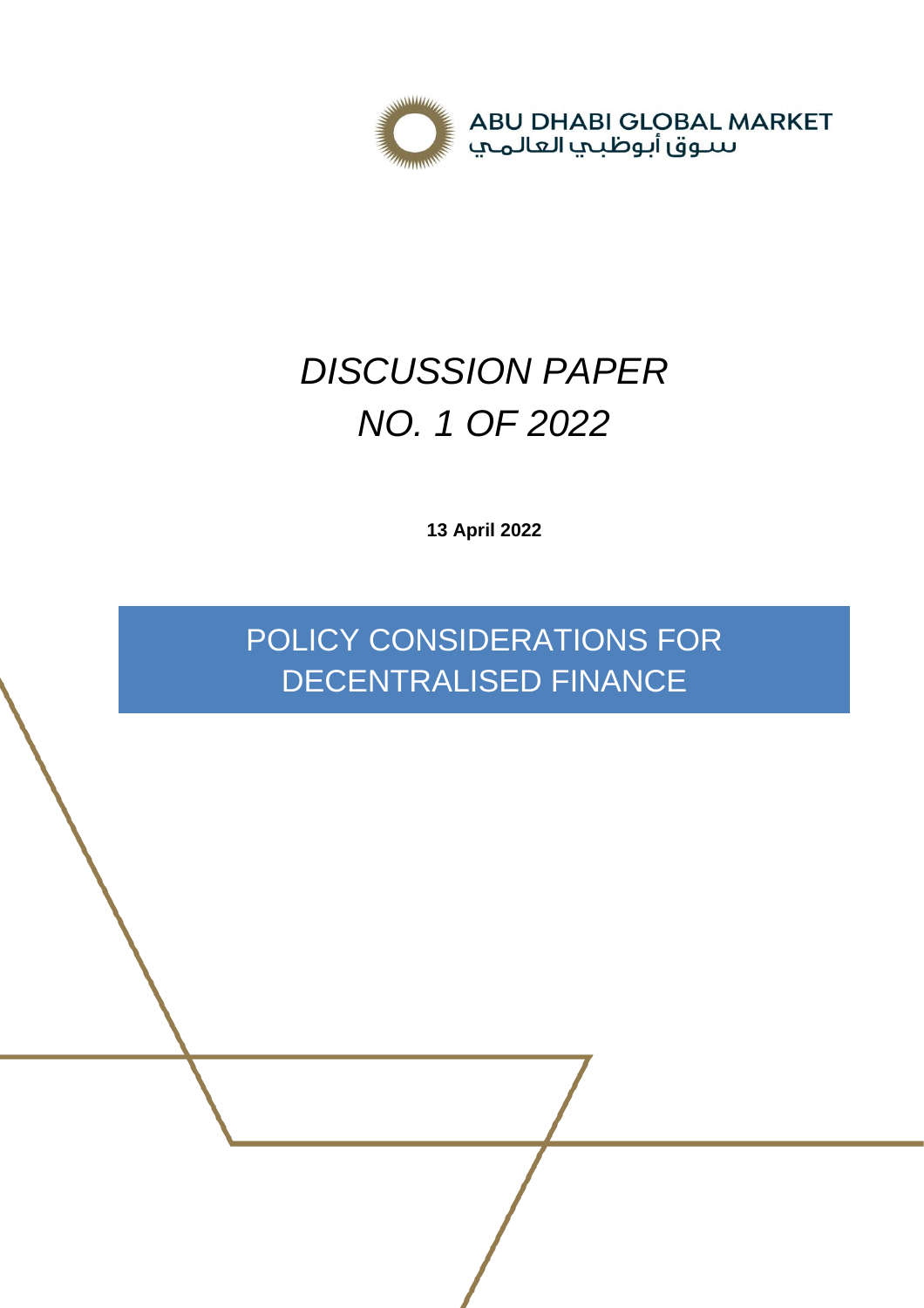# <span id="page-1-0"></span>CONTENTS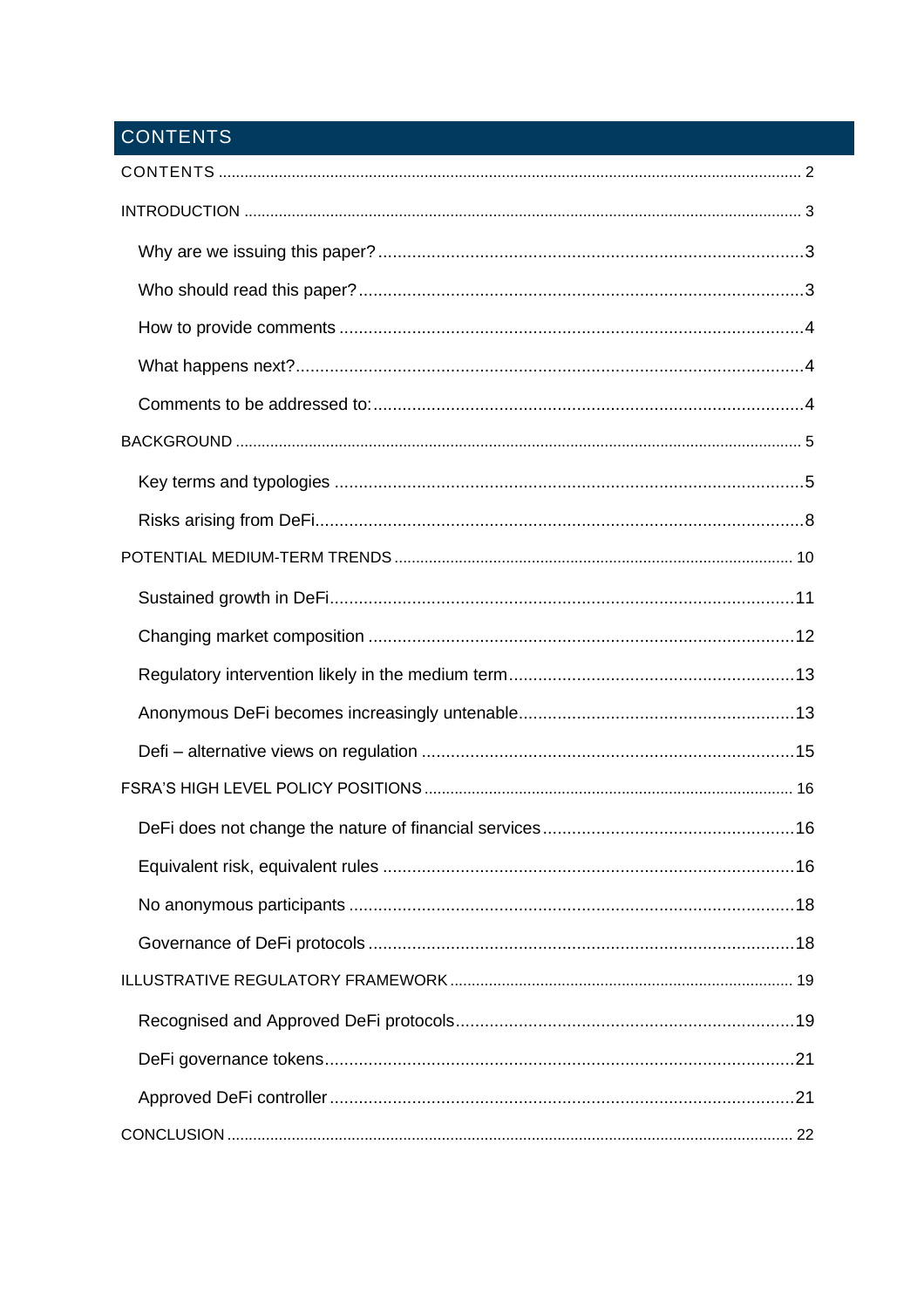

# <span id="page-2-0"></span>*INTRODUCTION*

#### <span id="page-2-1"></span>*Why are we issuing this paper?*

- 1. The Financial Services Regulatory Authority ("FSRA") of Abu Dhabi Global Market ("ADGM") is issuing this discussion paper to seek comments on policy considerations for Decentralized Finance ("DeFi").
- 2. DeFi is a new way of delivering financial services through automated software protocols. It is closely aligned with digital assets and blockchain technology, which provide both technological and conceptual infrastructure. DeFi protocols currently offer several financial services that are analogous to traditional financial services ("TradFi").
- 3. While DeFi has had strong growth in both value and users since 2020, it remains largely unregulated and anonymous. This poses potential risks in the areas of market conduct, anti-money laundering and countering the financing of terrorism (jointly "AML/CFT") and financial stability. At this point, there is no international consensus on whether or how DeFi should be regulated.
- 4. This discussion paper serves as a starting point for a dialogue on how DeFi may be eventually regulated and is not in itself guidance for financial institutions. It contains the following sections:
	- background that sets out the current state of DeFi, defining key terms and setting out the risks associated with DeFi;
	- the FSRA's view on the likely medium-term direction of DeFi (i.e. over the next five to ten years);
	- high level policy positions on how the FSRA might consider regulating DeFi; and
	- a description of what a future regulatory framework for DeFi might look like.
- 5. Unless otherwise defined, capitalised terms used in this paper have the meanings attributed to such terms in the FSRA Glossary Rulebook ("GLO").

# <span id="page-2-2"></span>*Who should read this paper?*

6. This discussion paper should be of particular interest to all entities engaging in digital asset related activities, including financial institutions that are considering offering DeFi services to their customers.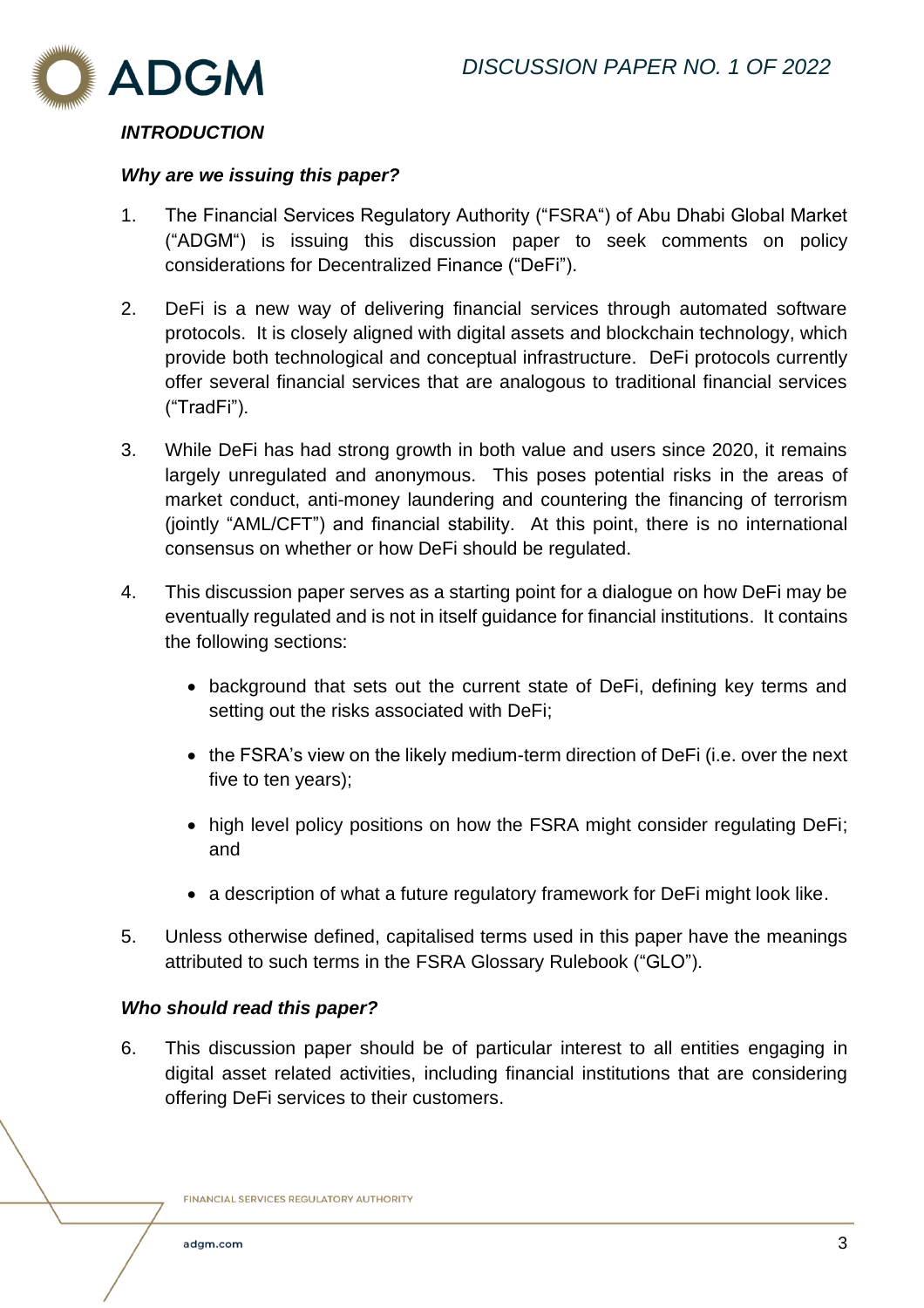

# <span id="page-3-0"></span>*How to provide comments*

7. All comments should be made in writing and sent to the address or the email address specified below. If sending your comments by email, please use the discussion paper number in the subject line. If relevant, please identify the organisation you represent when providing your comments. The FSRA does not intend to publish comments and should this position change, we will reach out to you to obtain your consent prior to any such publication.

# <span id="page-3-1"></span>*What happens next?*

8. The deadline for providing comments on the discussion paper is **30 June 2022**. Following this period, the FSRA will review the comments and decide the appropriate channels for continuing the dialogue on DeFi.

# <span id="page-3-2"></span>*Comments to be addressed to:*

Discussion Paper No. 1 of 2022 Financial Services Regulatory Authority Abu Dhabi Global Market Square Al Maryah Island PO Box 111999 Abu Dhabi, UAE Email: [consultation@adgm.com](mailto:consultation@adgm.com)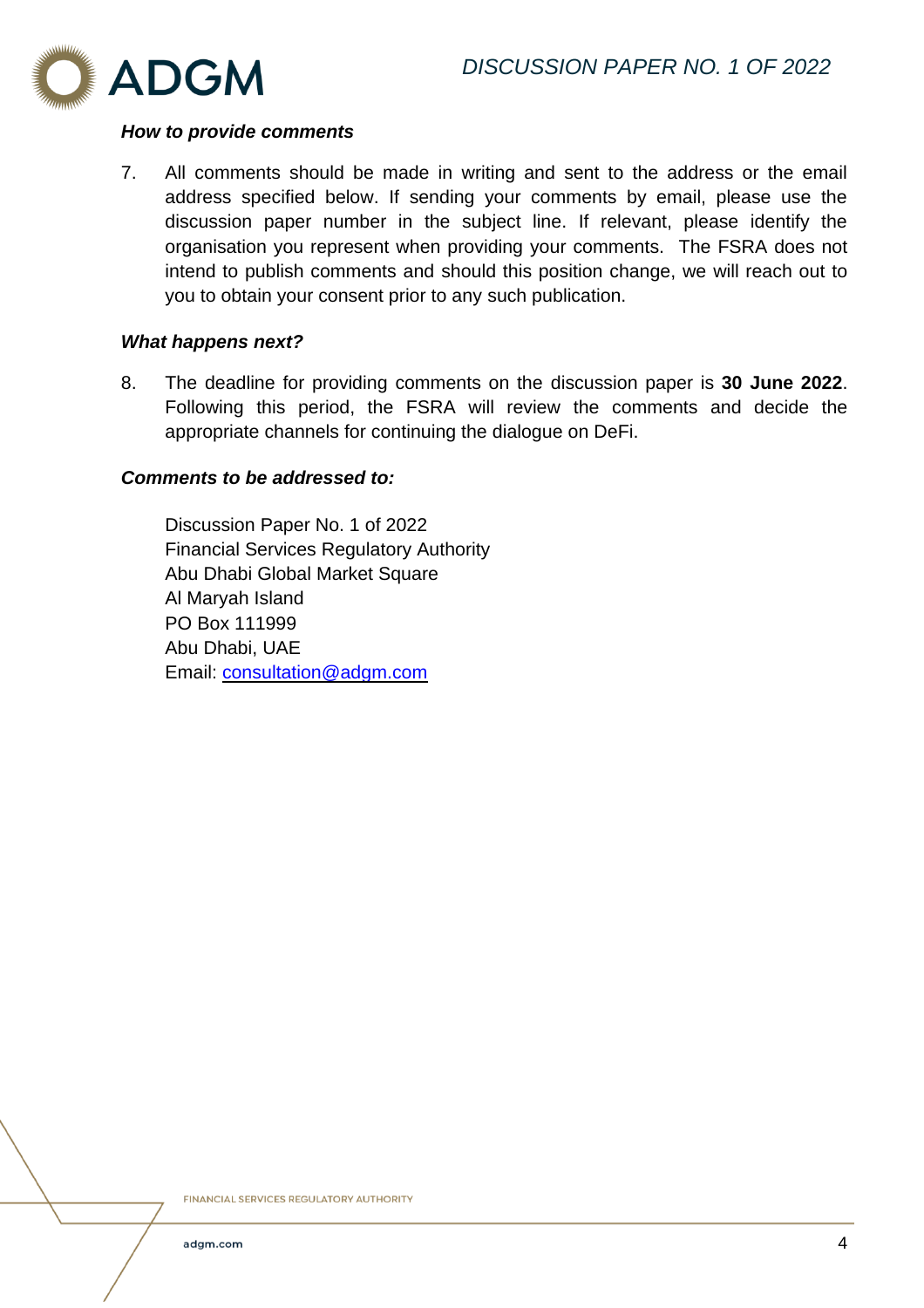

# <span id="page-4-0"></span>*BACKGROUND*

- 1. DeFi is a new way of delivering financial services through automated software protocols. Instead of engaging an intermediary financial institution, DeFi uses distributed ledger technology ("DLT") to enable users to access financial services directly, by interacting with smart contracts on the blockchain. This decentralization of the delivery of financial services has the potential to make some financial services more efficient by reducing intermediation costs.
- 2. One key potential benefit for DeFi users may be the ability to tailor financial transactions to their needs more cheaply than through TradFi. As software, DeFi protocols can automatically interoperate with each other (also known as "composability") such that if a transaction using one protocol is successful, its output can be used as an input to another protocol. This lets DeFi users conduct multiple sequential transactions with the assurance that they will only complete if all transactions in the chain are successful. Achieving an equivalent level of assurance in TradFi could be both difficult and expensive, as multiple intermediaries may need to coordinate, both to execute such transactions as well as to potentially unwind them.
- 3. DeFi has had strong growth in both value and users over the past two years. Between 1 January 2020 and 31 December 2021, the estimated total value locked ("TVL")<sup>1</sup> in DeFi protocols grew from about US\$630 million to approximately US\$238 billion. Over the same period, the estimated number of unique addresses<sup>2</sup> using DeFi protocols grew from about 90,000 to about 4.2 million.
- 4. However, the use of DeFi remains relatively small compared to TradFi and digital assets in general. The total market capitalisation for and number of owners of digital assets was estimated as US\$1.7 trillion<sup>3</sup> and 295 million<sup>4</sup> respectively as at 31 December 2021: this suggests that there may be significant headroom for DeFi to grow.

# <span id="page-4-1"></span>*Key terms and typologies*

5. Given that DeFi is a new space, the same term could be used by different persons to mean different things. To facilitate constructive discussion and reduce potential

 $1$  TVL is the total value of all assets deposited in DeFi protocols. It is a useful metric for measuring the size of the DeFi market because it displays the amount that DeFi users are willing to put at risk. (Source: [https://defillama.com/\)](https://defillama.com/)

<sup>&</sup>lt;sup>2</sup> Unique addresses are a useful metric for measuring active participation in DeFi. They are a proxy for total number of users, although individual users may have more than one address. (Source[: https://dune.xyz/queries/2972/5739\)](https://dune.xyz/queries/2972/5739)

<sup>&</sup>lt;sup>3</sup> Market capitalisation includes all assets tracked on https://coinmarketcap.com <sup>4</sup>[https://assets.ctfassets.net/hfgyig42jimx/5i8TeN1QYJDjn82pSuZB5S/85c7c9393f3ee67e456ec780f9bf11e3/Cryptodotcom\\_Crypto](https://assets.ctfassets.net/hfgyig42jimx/5i8TeN1QYJDjn82pSuZB5S/85c7c9393f3ee67e456ec780f9bf11e3/Cryptodotcom_Crypto_Market_Sizing_Jan2022.pdf) [\\_Market\\_Sizing\\_Jan2022.pdf](https://assets.ctfassets.net/hfgyig42jimx/5i8TeN1QYJDjn82pSuZB5S/85c7c9393f3ee67e456ec780f9bf11e3/Cryptodotcom_Crypto_Market_Sizing_Jan2022.pdf)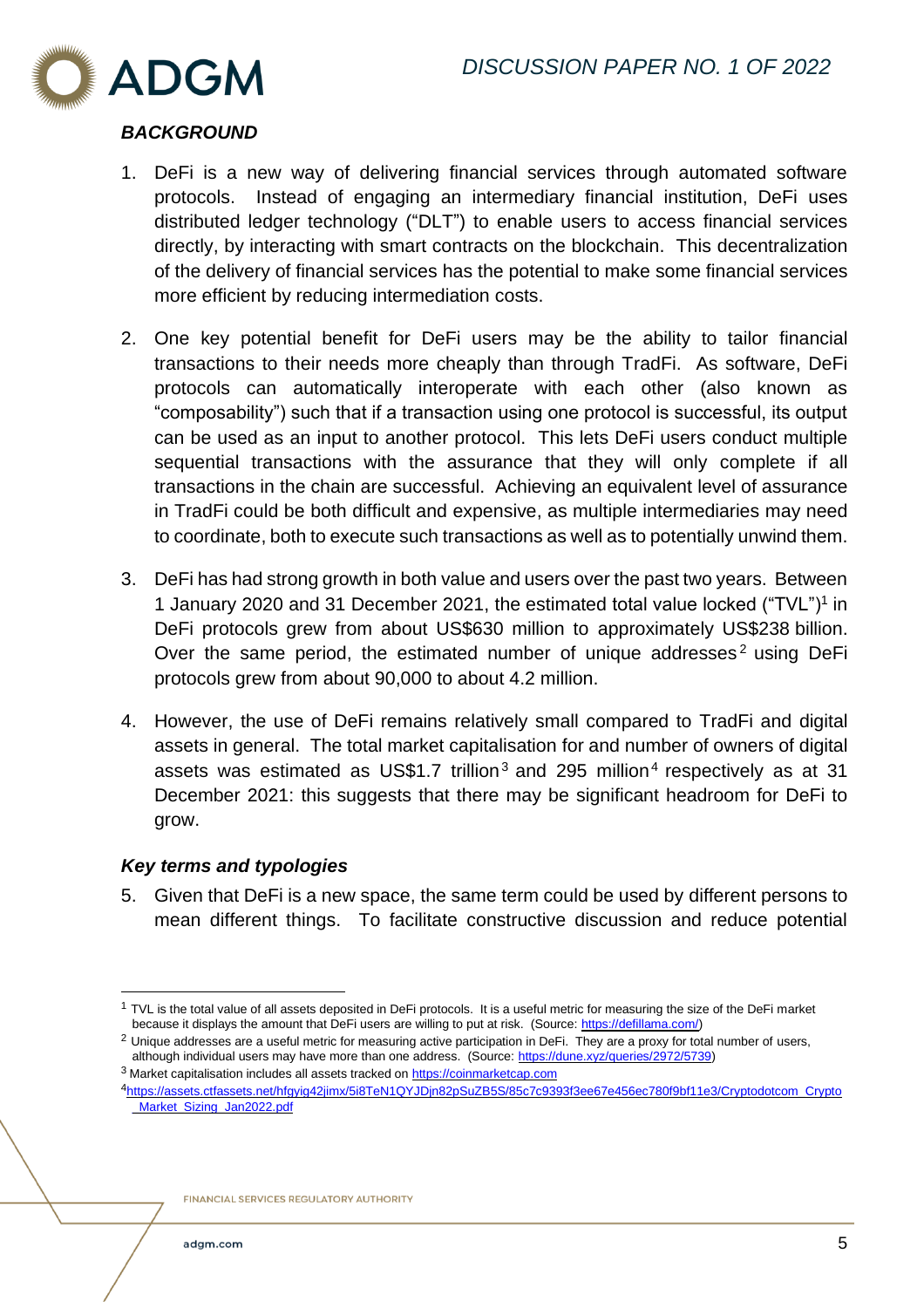

confusion over terminology, we set out a list of key terms below, to provide readers with a common frame of reference.

- **DeFi protocol** a distributed application running on a public blockchain that automates the provision of financial services. Most DeFi protocols are smart contracts<sup>5</sup> on an Ethereum blockchain but DeFi protocols also operate on other blockchains.
- **DeFi utility token** a token used by the DeFi protocol solely to operate the provision of financial services. Utility tokens are automatically minted and burnt as part of the operation of the DeFi protocol. These tokens are currently not considered to be Virtual Assets under the FSRA's regulatory framework.
- **DeFi governance token** a token used to denote a stake in the DeFi protocol is analogous to the ownership of a share in a company. A governance token is tradable and may be a digital security or Virtual Asset. Governance tokens may also be used by the DeFi protocol to operate the provision of financial services in the same way as a utility token.
	- o We distinguish between utility and governance tokens because it is possible to invest in or trade governance tokens without using the DeFi protocol. This is analogous to TradFi firms, where it is possible to trade or hold shares in a financial institution without using that financial institution's services.
- **DeFi controller** the natural or legal person(s) who exercises significant control, whether directly or indirectly, over the direction and maintenance of the DeFi protocol.
	- o A common industry perception is that DeFi protocols can run autonomously on the blockchain for an indefinite period without human intervention. However, DeFi protocols will be subject to software bugs and changes in the external environment. This means that DeFi protocols will over time cease to be relevant or function unless they have a DeFi controller that can update the software underlying the protocol.
	- o Determining which person is a DeFi controller is not a straightforward task because of the wide range of governance models used by DeFi protocols. Depending on the governance model, that determination could be based on one or more of the following:

<sup>&</sup>lt;sup>5</sup> Smart contracts are software designed to be executed on the blockchain.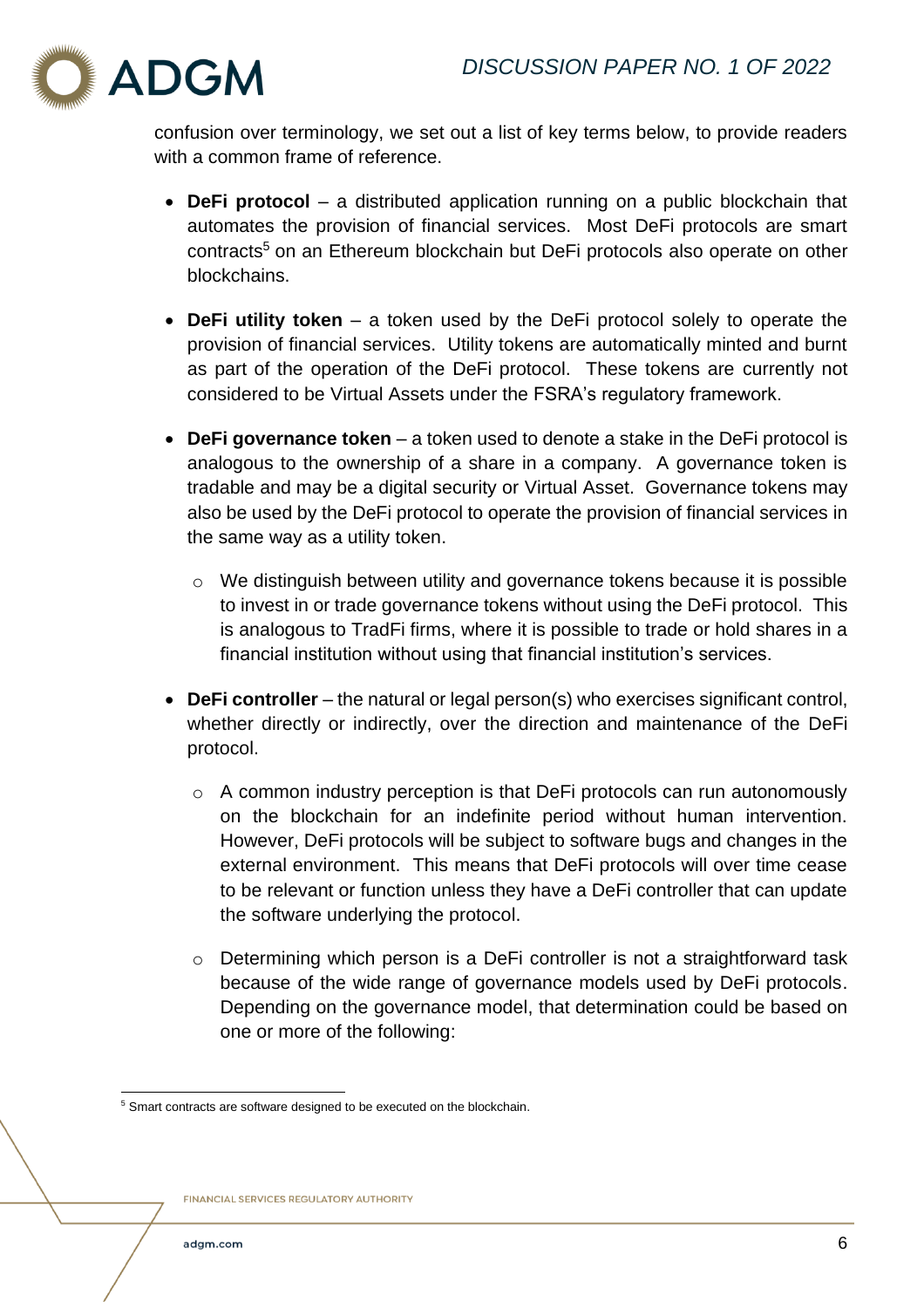

- (i) the share of DeFi governance tokens held by a person (similar to a significant shareholder);
- (ii) the share of code underlying the DeFi protocol contributed by a person; or
- (iii) the amount of control over the DeFi protocol's administration key(s)<sup>6</sup>.
- **DeFi activity** The act of providing financial services through one or more DeFi protocols. A DeFi activity can be carried out either by a DeFi controller (i.e. offered directly by the controller) or by an intermediary (i.e. a firm that offers access to a DeFi protocol). Additionally, composability could mean that a single activity could involve the use of multiple DeFi protocols.
- **DeFi users** Persons consuming the financial services provided by the DeFi activity.
- **DeFi participants**  Participants include DeFi controllers, intermediaries and DeFi users.
- 6. We also set out a typology of assets and financial services that can be provided by DeFi protocols:
	- **"Stablecoins"** this includes algorithmic "stablecoins" that do not rely on a centralized custodian to manage the backing assets. There are relatively few DeFi "stablecoins" at present; centralized "stablecoins" are widely adopted.
	- **Credit** this is more akin to securities borrowing/lending than traditional credit. DeFi Participants can borrow digital assets if they put up collateral for the loan (typically they put in more collateral than the amount being borrowed); the main purpose of taking out such a loan is typically either to short the borrowed digital asset or get exposure to it without needing to buy the specific asset.
	- **Markets** some decentralized exchanges ("DEXes") maintain an order book like a traditional market for securities/derivatives. However, other types of DEXes do not match buy and sell orders, but instead automatically calculate the price of a digital asset based on the ratio of available liquidity for that asset. Liquidity is provided by the users of the DEX, who will lock away their assets in the DEX in return for a yield.

<sup>&</sup>lt;sup>6</sup> An administration key controls what changes can be made to a smart contract(s) underlying a DeFi protocol. The governance mechanisms for using these keys differs from protocol to protocol.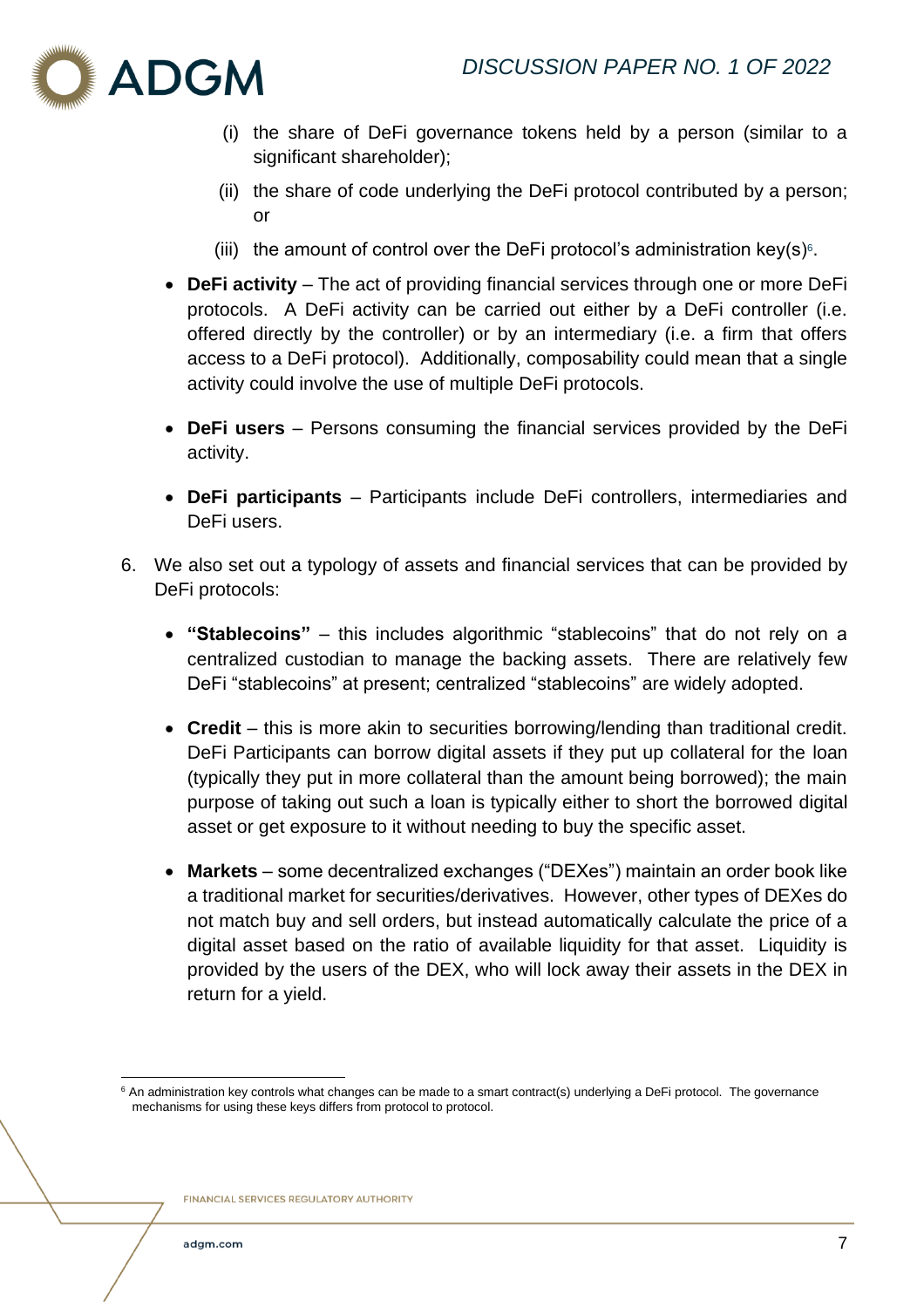

- **Derivatives** this is similar to issuing a traditional derivative but also includes prediction markets for non-financial events.
- **Insurance** this is similar to traditional insurance, except that it tends to focus on risks specific to DeFi such as the risk of a hack or of a failure of a smart contract.
- **Asset Management** this is more akin to a robo-advisor in that the protocol can automatically recommend allocations for the user. Users can also select the specific assets they want to invest in.
- **Staking** in staking, a user agrees to lock their digital assets into the smart contract underlying the DeFi protocol and over time will receive a return (typically a percentage of the locked assets). The locked assets are often used as part of a liquidity pool for loans or exchange, but can also be used for other purposes such as operating a consensus mechanism for a blockchain. Depending on the specifics of the DeFi protocol, this could be similar to a collective investment fund such as a money market fund or a repurchase agreement.
	- o While the DeFi industry compares staking to deposits, this would not be the case under the FSRA's legal framework as Virtual Assets are not Money7. Further, no systemic depositor protections exist for staking, as opposed to deposit insurance, and depositor preference in insolvency proceedings in TradFi.

# **ISSUES FOR CONSIDERATION**

1. The FSRA invites comments on the key terms and typologies set out above.

# <span id="page-7-0"></span>*Risks arising from DeFi*

7. Like TradFi, the use of DeFi, poses risks to its users and the financial system, some of which are unique to DeFi. Unlike TradFi however, where those risks are mitigated through a regulatory framework, DeFi is largely unregulated at present. Certain risks, such as those relating to AML/CFT, may currently have regulatory requirements imposed through broader national AML/CFT legislation: while the impact of DeFi risks at present may be small, they are likely to grow as DeFi becomes more widely adopted.

<sup>7</sup> Defined in GLO as "*any form of money, including banknotes, coins, cheques, electronic money and any other non-cash form, such as payable orders*"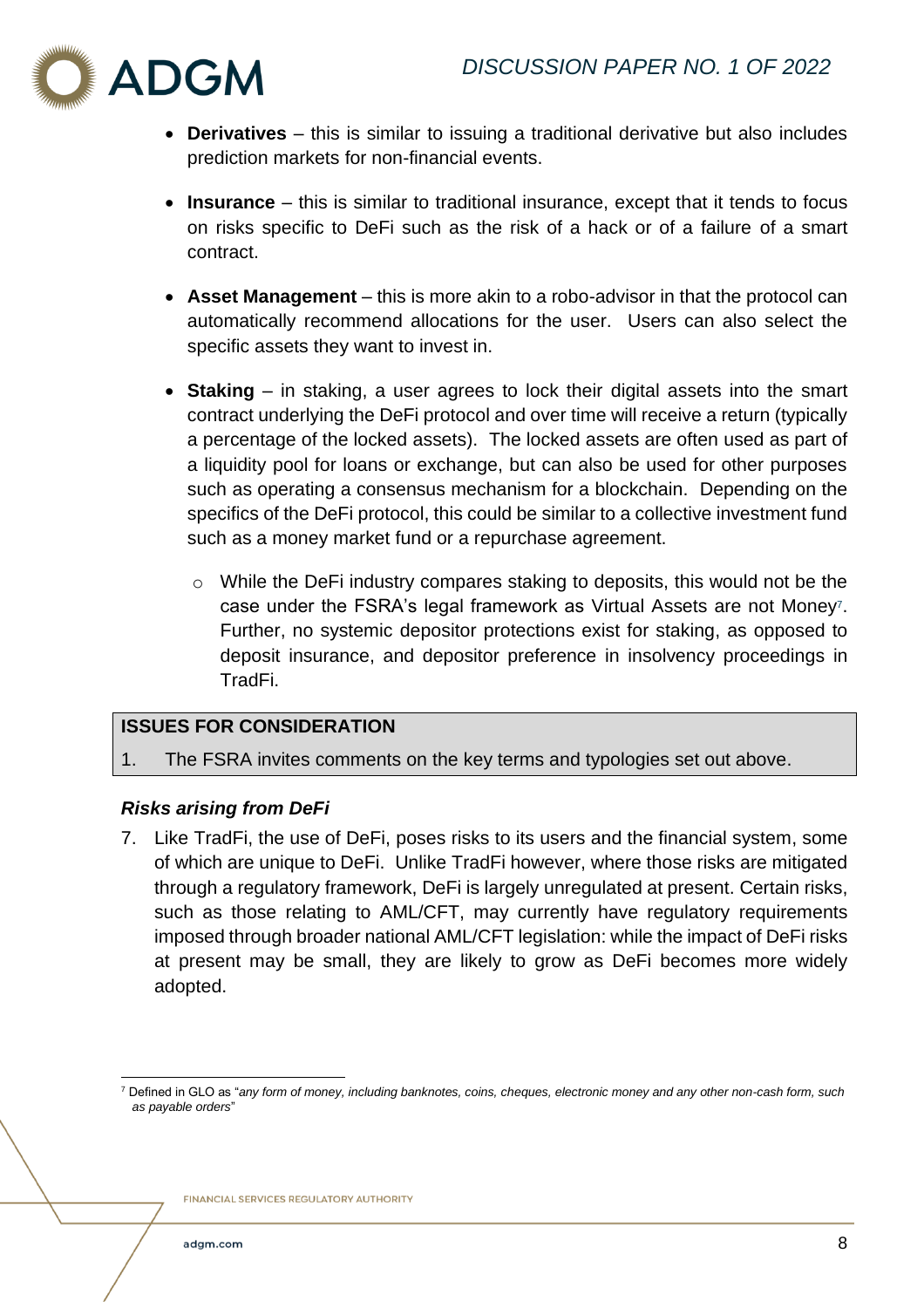

#### *International perspectives*

- 8. Several international organisations have issued reports on the risks posed by DeFi.
	- March 2022 the International Organisation of Securities Commissions issued a report providing an overview of the DeFi market. The report noted that DeFi appears to present many similar risks to investors, market integrity and financial stability as do other financial services and products and that it also poses specific and unique risks and challenges for regulators to consider.
	- February 2022 the Financial Stability Board issued a report on the risks posed by crypto-assets<sup>8</sup> that noted that DeFi has the potential to increase risks to financial stability, in the absence of appropriate regulation and market oversight (e.g. concentration risk in terms of protocols and technology used). Additionally, DeFi could fail to provide the market integrity, investor protection or transparency that can be seen in regulated TradFi markets.
	- January 2022 the Organisation for Economic Cooperation and Development ("OECD") issued a report on DeFi and its policy implications<sup>9</sup> that identified DeFi's decentralised nature as a key risk for policy makers because it may be incompatible with existing regulatory frameworks that mitigates the risks of financial services.
	- June 2021 the World Economic Forum ("WEF") issued a "toolkit" for policymakers<sup>10</sup> that enumerated the categories of risk associated with DeFi such as financial, technical and operational risks and described the risks specific to DeFi.

# *Anonymity*

9. A common underlying driver of these risks is the anonymity of DeFi participants. Similar to Virtual Assets, anonymity heightens DeFi's AML/CFT risks by making it harder for authorities to detect illicit activity. At the same time, anonymity can heighten risks to market conduct and investor protection. For example, "rug pulls" are a type of fraud where a DeFi development team unexpectedly abandons a project and absconds with customers' assets. Given this anonymity, the same malicious team can conduct several "rug pulls" without being detected.

[https://www3.weforum.org/docs/WEF\\_DeFi\\_Policy\\_Maker\\_Toolkit\\_2021.pdf](https://www3.weforum.org/docs/WEF_DeFi_Policy_Maker_Toolkit_2021.pdf)

<sup>8</sup> <https://www.fsb.org/wp-content/uploads/P160222.pdf>

<sup>9</sup> <https://www.oecd.org/daf/fin/financial-markets/Why-Decentralised-Finance-DeFi-Matters-and-the-Policy-Implications.pdf>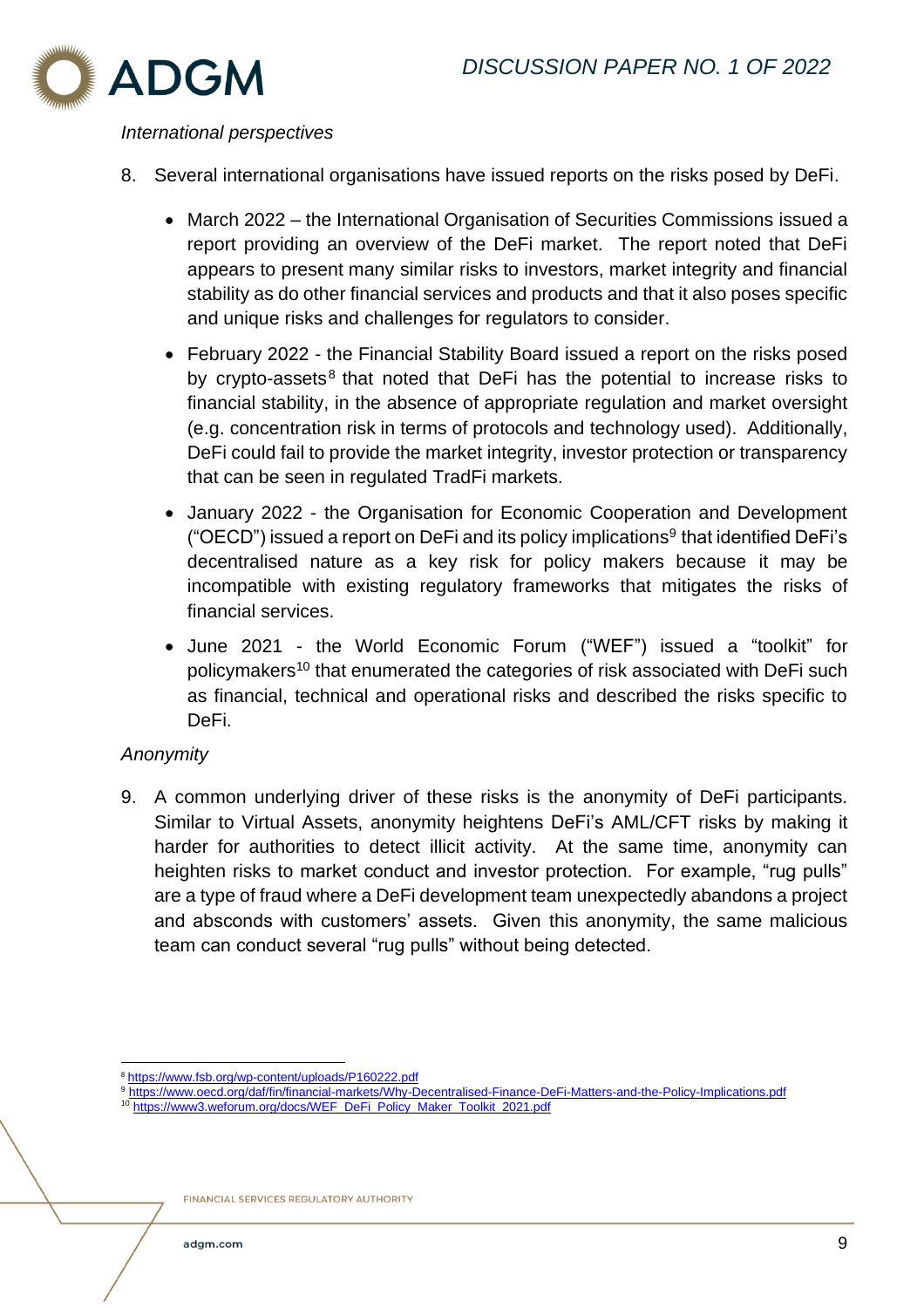

# *Financial stability*

- 10. While DeFi does not currently pose serious risks to financial stability, this may change over time. The likelihood of an activity posing a risk to financial stability is proportionate to:
	- (i) the amount of value at risk;
	- (ii) the number of participants involved in the activity; and
	- (iii) the speed at which shocks may be propagated.
- 11. While DeFi's value at risk and number of participants is currently limited, this is likely to change over time as that number grows. However, while DeFi's automated nature could cause shocks to propagate more rapidly than TradFi, it also offers an opportunity to put systematic curbs in place to limit the spread of such shocks.

# *AML/CFT*

12. While a growing consensus is forming on the need to address AML/CFT risks arising through DeFi, it remains largely unregulated. There is as yet no global consensus on how, or indeed whether, other aspects of DeFi should be regulated. Without more clarity on a regulatory position, the risks posed by DeFi could continue to grow without being addressed.

# *"Decentralisation illusion"*

13. One regulatory challenge is the perception that DeFi is decentralised and so cannot be effectively regulated. Further investigation suggests that this perception may not be accurate. The Bank for International Settlements ("BIS") has suggested that there is a "decentralisation illusion" surrounding DeFi and that in practice, key points of centralisation exist around the decision making and protocol maintenance processes. The FATF has also noted that DeFi creators, owners or operators could fall under the definition of a Virtual Asset Service Provider ("VASP") given that they can exercise significant control over a DeFi protocol or virtual asset. This suggests that regulating DeFi is indeed possible, as there may be a central person or persons that can indeed be subject to regulation and supervision.

# <span id="page-9-0"></span>*POTENTIAL MEDIUM-TERM TRENDS*

14. This section sets out the FSRA's view on potential medium-term trends for DeFi, i.e. over the next five to ten years. These trends are not predictions of what will happen, but informed judgements based on our observation of underlying drivers and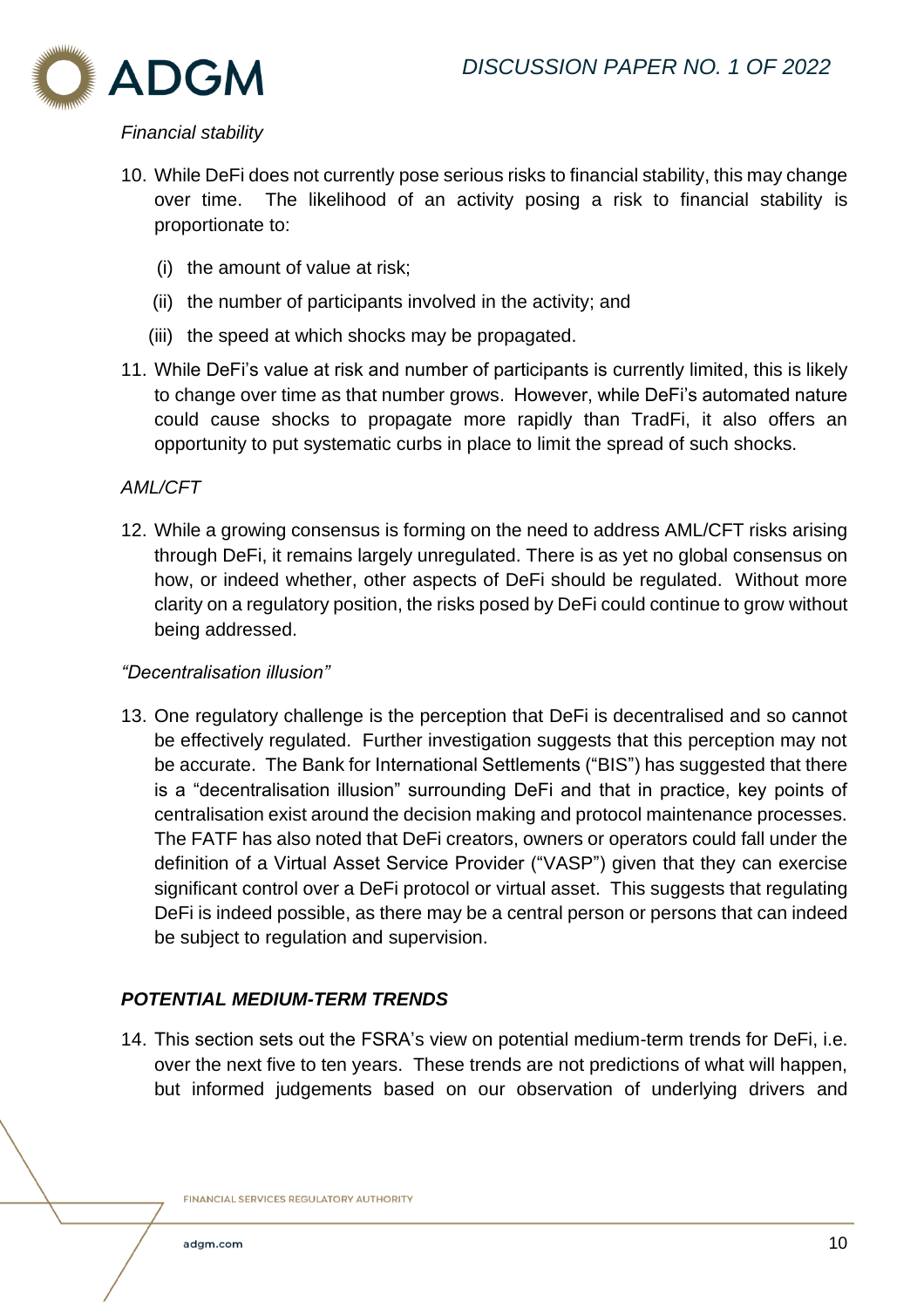

engagement with industry stakeholders. We will continue to update these views in light of potential changes to underlying drivers or the environment $11$ .

15. In summary, we expect that the market for financial services and products offered through DeFi is likely to continue to grow in terms of both assets and users in the medium term, and that this growth will drive a fundamental shift in how DeFi is used and accessed.

# <span id="page-10-0"></span>*Sustained growth in DeFi*

16. We anticipate that such growth will have two main drivers:

- Automation / Cost: we believe that interest in DeFi will be sustained because it has the potential to more efficiently and transparently automate the delivery of linked financial services by financial institutions compared to other technologies. Linked financial services lets customers seamlessly access multiple financial services in a single transaction<sup>12</sup>. At present, accessing linked financial services across multiple financial institutions is costly and often requires manual processes. Using DeFi, financial institutions can more easily link their offerings with those from other financial institutions at a lower cost, creating an opportunity to access more customers.
- Returns: we expect that the potential for generating investment returns, albeit volatile, will continue to attract investors over the medium term. As such, we expect more institutional investors to start exploring the use of DeFi, thereby growing the market. For example, institutional investors may start increasingly using automated asset management protocols to allocate their investments in different digital assets or investing in successful DeFi protocols by purchasing DeFi governance tokens.
- 17. Despite the presence of these drivers the FSRA does not expect the current high rates of growth of the DeFi market to be sustained in the medium term. We are of the view that the initial high rates of growth have been driven by the potential for high returns and that, as familiarity with DeFi grows, growth rates will level off. Much of the potential for high returns has been driven both by the experimental nature of DeFi, as new business models for delivering financial services could offer outsized returns, as well as by the heightened volatility in digital asset prices over the period of the pandemic, which offered market opportunities. Further, as DeFi users start to identify

<sup>&</sup>lt;sup>11</sup> For example, the recent US Executive Order [\(https://www.whitehouse.gov/briefing-room/presidential-](https://www.whitehouse.gov/briefing-room/presidential-actions/2022/03/09/executive-order-on-ensuring-responsible-development-of-digital-assets/)

[actions/2022/03/09/executive-order-on-ensuring-responsible-development-of-digital-assets/\)](https://www.whitehouse.gov/briefing-room/presidential-actions/2022/03/09/executive-order-on-ensuring-responsible-development-of-digital-assets/) could fundamentally change features of the DeFi environment. Depending on its design features, a widely adopted central bank digital currency ("CBDC") issued by the US Federal Reserve could speed up the mainstreaming of DeFi while posing existential risks to existing "stablecoins".

 $12$  For example, a broker may offer its clients the ability to keep their monies in a money market fund. When the client wishes to buy stocks, units will be automatically redeemed for cash which in turn will be used to purchase the stocks.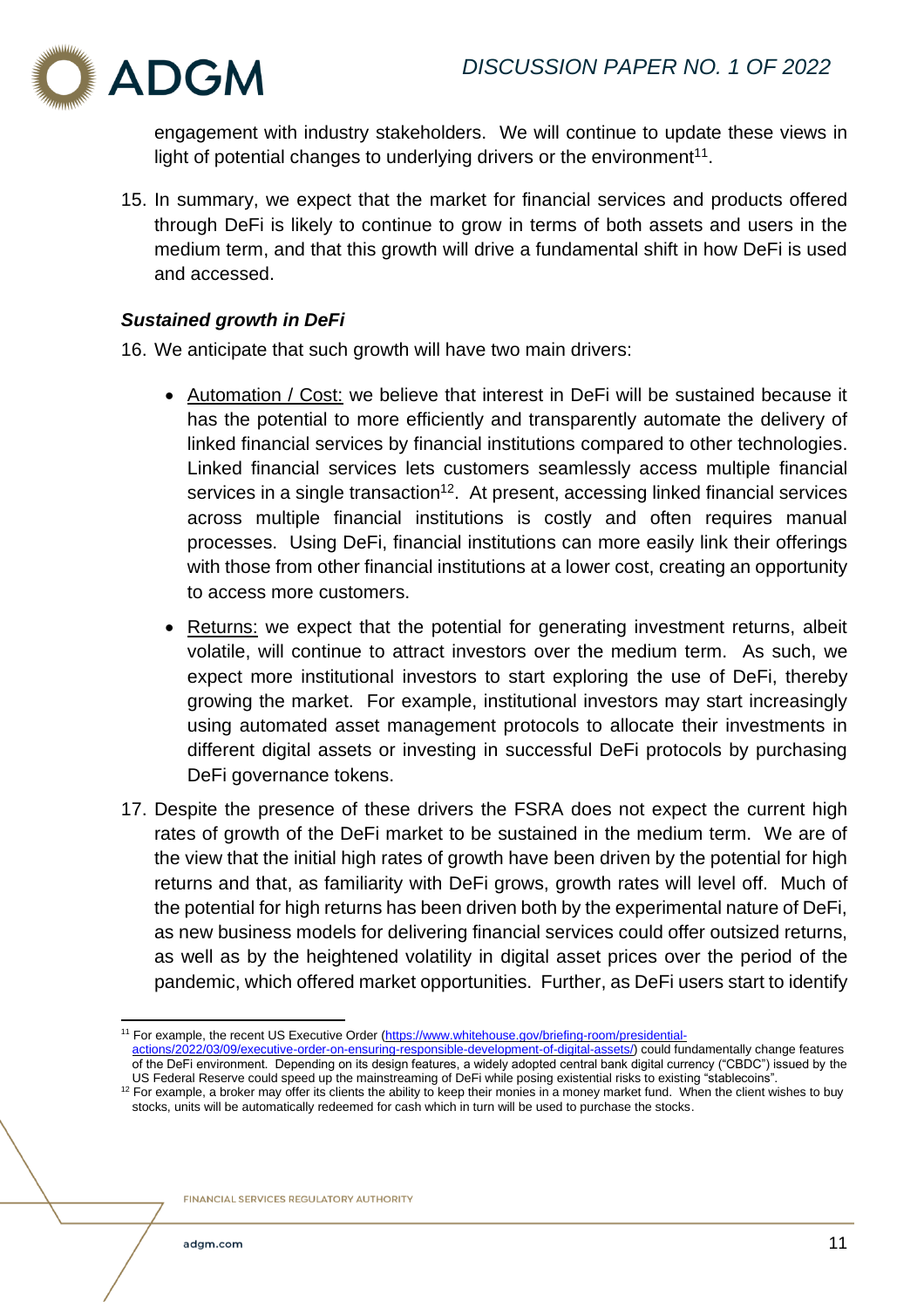

which business models are actually viable, we anticipate further consolidation amongst DeFi protocols.

# <span id="page-11-0"></span>*Changing market composition*

- 18. Given the drivers identified above, we expect that the composition of DeFi users will change over the medium term. Based on industry views<sup>13</sup>, current DeFi users can be broadly categorised either as "well-informed", i.e. those who have a deep understanding of the technology underpinning DeFi and its risks, or as "yieldprioritising", i.e. those who are attracted to DeFi by the promise of outsized returns without necessarily having a full understanding of the risks involved. If market composition stays static, the size of the DeFi market will remain small as wellinformed users will always be limited and over time yield prioritising users will misjudge risk, suffer losses and subsequently exit the market.
- 19. However, we expect that the potential for returns and cost savings through automation will continue to make DeFi an appealing proposition that fosters wider adoption. We therefore expect to see DeFi protocols pivot to become more accessible to a broader middle group of users that are risk conscious but who may not be willing or able to invest the time or effort to fully understand the technology underlying DeFi. Access to this broader user base may accelerate the wider acceptance of DeFi protocols in the marketplace.
- 20. In particular, we expect to see the rise of TradFi firms engaging in DeFi activities on behalf of their clients, similar to the rise of centralised exchanges for Virtual Assets, which have helped less well-informed investors access Virtual Assets without requiring such investors to acquire deep expertise. TradFi firms, who will have the time, resources and skills to acquire expertise in DeFi can identify and employ DeFi protocols that are appropriate for their clients.
- 21. Furthermore, we expect that TradFi firms will see an opportunity to integrate DeFi activities into their existing products and services. In particular, we expect TradFi firms to start taking advantage of DeFi's composability by creating linked financial services. For example, instead of holding their customers' monies in money market funds or margin accounts, a TradFi broker might convert their customers' fiat monies into digital assets which in turn could be staked in a DeFi protocol to earn ongoing returns. When the customer executes a trade, the TradFi broker could automatically withdraw the necessary digital assets from staking and convert them to fiat for trade settlement.

<sup>13</sup> https://cointelegraph.com/news/a-million-down-a-billion-to-go-how-does-defi-reach-mass-adoption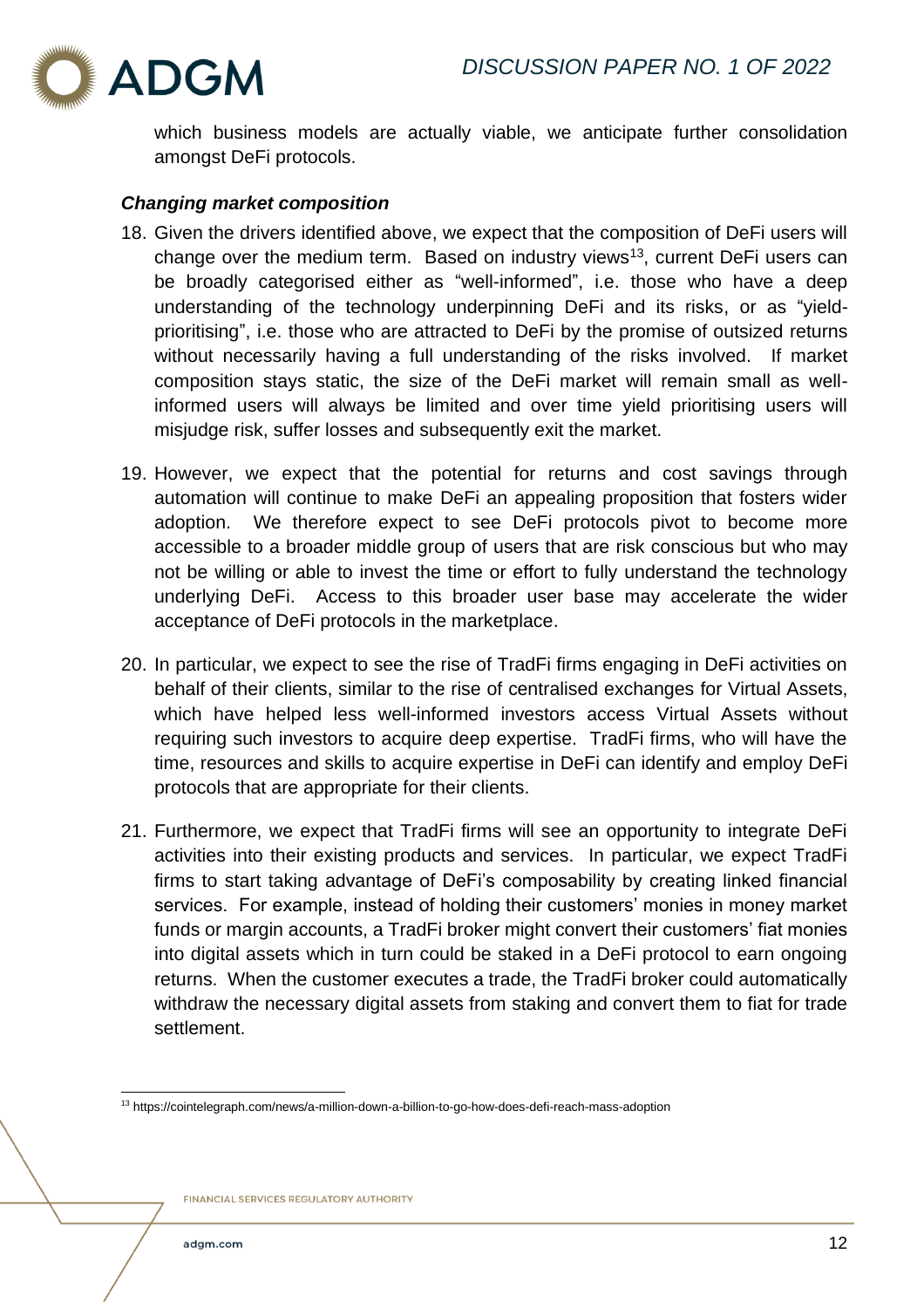

# <span id="page-12-0"></span>*Regulatory intervention likely in the medium term*

- 22. Before market composition changes can occur, however, we believe that significant regulatory intervention will need to take place. While the current risks posed by DeFi remain relatively low, representing a tiny amount of value at risk<sup>14</sup> in comparison to the global financial system, these risks will increase as DeFi becomes more widely adopted. In the medium term, we expect that these risks will become unacceptable to the global regulatory community, especially given recent interventions in the related digital asset space, and that further regulatory intervention will occur. Such intervention is likely to fundamentally reshape how DeFi participants interact with each other.
- 23. Recent statements by standard-setting bodies suggest that intervention is likely to occur in the medium term. While the FATF's revised guidance on virtual assets<sup>15</sup> does not make specific recommendations on DeFi, it notes that DeFi arrangements could fall under the definition of a VASP and that countries should consider, where appropriate, taking mitigating actions against the risks posed by DeFi. The BIS research paper from December 2021 examining the risks posed by DeFi<sup>16</sup> suggests that the growth of DeFi could pose financial stability concerns as well as other risks and that a potential entry point for policymakers to mitigate such risks could be the governance structures for DeFi. While no definite recommendations have yet been issued, such statements suggest that standard-setting bodies are laying the foundations for regulatory intervention.
- 24. The likelihood of intervention grows in proportion to the growth of DeFi. Even though DeFi's share of assets and users is relatively small, it could become systemically important if current rates of growth are sustained while remaining largely unregulated. In this regard, the discussion surrounding DeFi is similar to the post-financial crisis discussion on non-bank financial intermediation, also known as "shadow banking", where the exposure of those institutions could have become a source of systemic risk.

# <span id="page-12-1"></span>*Anonymous DeFi becomes increasingly untenable*

25. We believe that preserving the anonymity of DeFi participants will increasingly become untenable in the medium term. We expect that this will be driven both by regulatory intervention as well as market demand for transparency.

<sup>16</sup> [https://www.bis.org/publ/qtrpdf/r\\_qt2112b.pdf](https://www.bis.org/publ/qtrpdf/r_qt2112b.pdf)

<sup>14</sup> For example, total worldwide bank assets alone was US\$100,860 billion [\(https://stats.bis.org/statx/srs/table/b1?m=S\)](https://stats.bis.org/statx/srs/table/b1?m=S) in

September 2021 compared to the DeFi TVL of approximately US\$238 billion in December 2021.

<sup>15</sup> <https://www.fatf-gafi.org/media/fatf/documents/recommendations/Updated-Guidance-VA-VASP.pdf>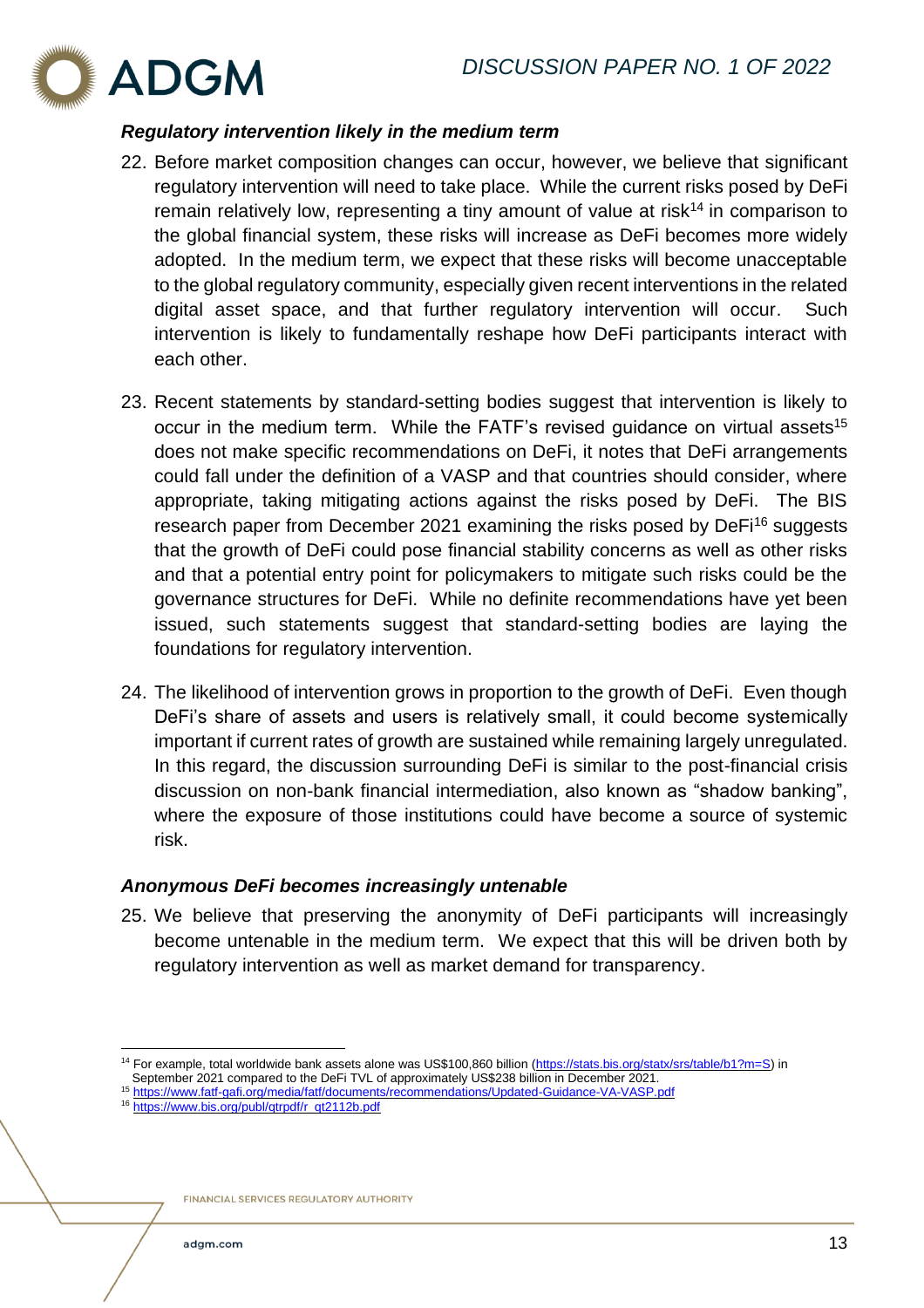

- 26. Based on guidance issued by FATF, we consider that addressing AML/CFT and sanctions-related risks will be a priority area for jurisdictions when considering interventions for the oversight of DeFi. This is because AML/CFT risks in this context are better understood compared to other risks such as prudential, conduct, operational or financial stability risks. The FATF has carefully considered the risks posed by virtual assets and proposed several interventions to mitigate those risks. Non-financial authorities have also taken action to disrupt terrorist financing that employs virtual assets<sup>17</sup> and we expect further action to be taken to address the use of virtual assets to evade financial sanctions<sup>18</sup>. Given the close relationship between DeFi and virtual assets, we expect that a similar policy position is likely to be adopted for DeFi.
- 27. Ensuring that DeFi participants are able to provide accurate and validated identities is likely to be the key element in any such intervention because anonymity heightens the risk that DeFi will be abused for AML/CFT purposes or allow sanction restrictions to be circumvented. We expect that one channel for such intervention to take place will be through TradFi firms who may wish to intermediate DeFi services. Such firms will only be able to work with DeFi protocols if they can maintain compliance with their regulatory obligations and so we expect a greater push to find such solutions. Indeed, some DeFi controllers have already started exploring permissioned DeFi solutions that require all DeFi users to be identified and screened for eligibility so that they can tap on institutional flows<sup>19</sup>.
- 28. We also expect DeFi users to start pressuring DeFi controllers to identify themselves, as the current state where those controllers can remain anonymous facilitates the perpetration of fraud. Malicious actors can continue to mislead DeFi users by starting new fraudulent schemes, which has already occurred in the DeFi space<sup>20</sup>.
- 29. While the anonymity of DeFi participants is not likely to remain tenable, we believe that pseudonymity could be a potential solution that balances privacy against the risks of AML/CFT. In such a scenario, a DeFi participant would be able to use DeFi services without revealing their identity, instead providing a unique identifier that can be reliably used to obtain the accurate and validated identity of the participant. To some extent, this is beginning to happen in the digital asset space as firms start associating wallet identifiers with individuals who have undergone know-yourcustomer ("KYC") and customer due diligence ("CDD") checks. Applying similar

<sup>17</sup> <https://www.justice.gov/opa/pr/global-disruption-three-terror-finance-cyber-enabled-campaigns>

<sup>18</sup> [https://ec.europa.eu/commission/presscorner/detail/en/ip\\_22\\_1649](https://ec.europa.eu/commission/presscorner/detail/en/ip_22_1649)

<sup>&</sup>lt;sup>19</sup> <https://cointelegraph.com/news/aave-launches-its-permissioned-pool-aave-arc-with-30-institutions-set-to-join><br><sup>20</sup> Fer eventle, in January 2022 as enormained funder of Menderland, a De Finanteeel that eleimed to effect

<sup>20</sup> For example, in January 2022 an anonymous founder of Wonderland, a DeFi protocol that claimed to offer a "stablecoin", was unmasked as a convicted criminal and the founder of a fraudulent and defunct Canadian cryptocurrency exchange. <https://www.coindesk.com/markets/2022/01/27/wonderland-rattled-after-cofounder-tied-to-alleged-quadrigacx-190m-exit-scam/>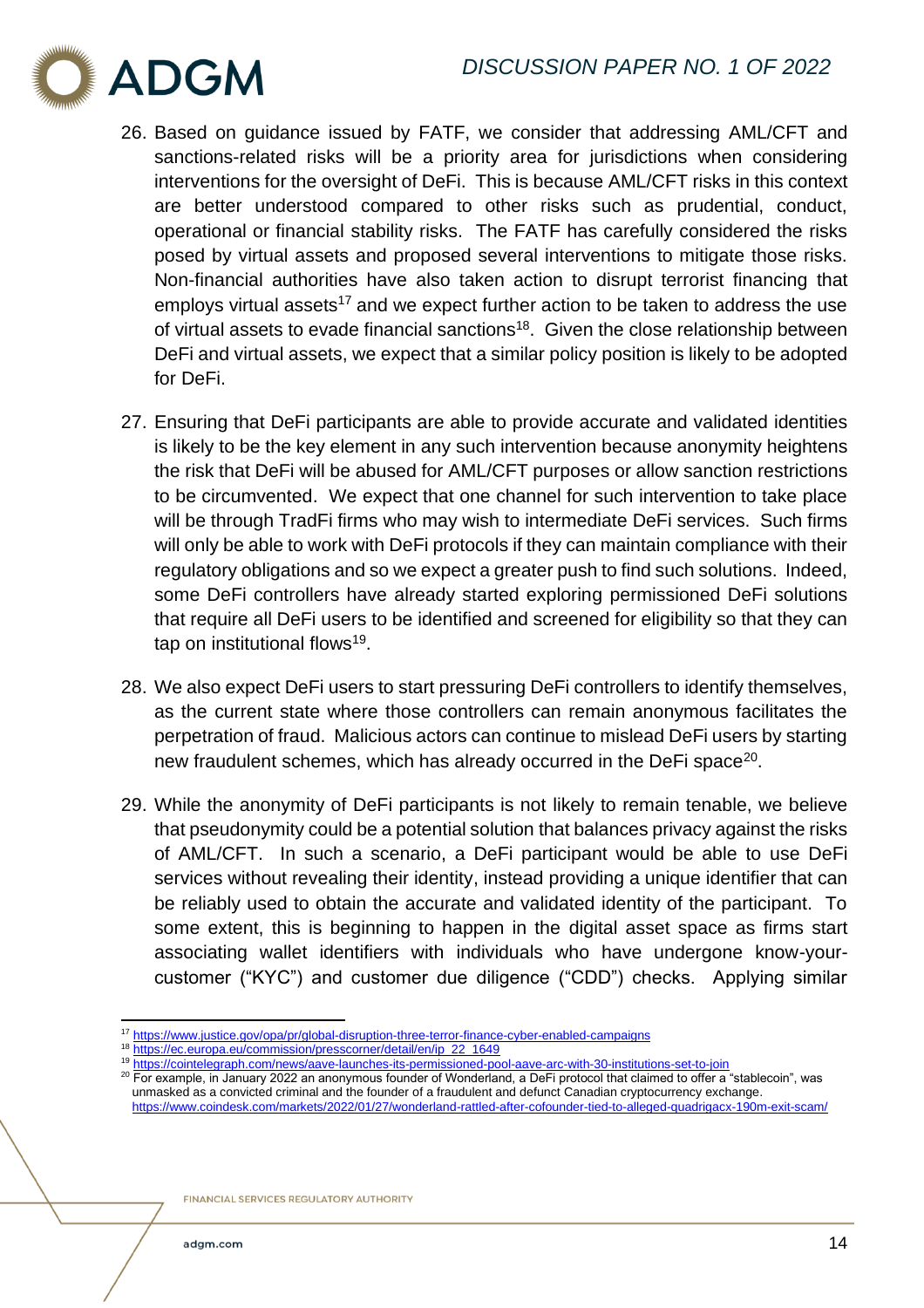

principles to the DeFi space could offer an appropriate balance between privacy and risk mitigation.

# <span id="page-14-0"></span>*Defi – alternative views on regulation*

- 30. Against the backdrop of growth and heightened regulatory intervention, we anticipate that DeFi controllers will be faced with two potential ways forward.
	- Embracing regulation: We expect that some DeFi controllers will recognise the opportunity offered by regulatory intervention. They will understand that such actions signal that DeFi has, like digital assets have, become recognised as part of the global financial system. By embracing regulation, they will be able to tap a wider user base and access more liquidity, thereby helping their protocols grow. Such DeFi protocols will become increasingly integrated with TradFi, letting clients of TradFi firms benefit from the efficiency and transparency that DeFi offers. In the short term, these DeFi controllers may face difficulties in adapting to regulation, but will reap the long-term benefits by becoming part of the mainstream financial services industry.
	- Pushback: We expect that some DeFi controllers will seek to maintain the current largely unregulated and anonymous status quo. In the short term, such controllers are likely to be successful in doing so, but we anticipate that the ongoing and growing concerns over anonymity, fraud and systemic risk will make such pushback increasingly untenable. Indeed, the more successful that controllers are in growing the DeFi space, the larger the risks posed by DeFi will be. This in turn will drive a stronger push towards regulatory intervention.
- 31. Based on our interaction with the industry, we believe that in the short term most existing DeFi controllers will not willingly embrace regulation. Such an approach could require that they completely change their technological infrastructure and/or business model<sup>21</sup> so that they can comply with new obligations. Additionally, much as the cost of acquiring technical knowledge may be prohibitive for some DeFi users, the cost of even acquiring knowledge of how to comply with regulation, let alone complying with such regulation, may be prohibitive for some DeFi controllers.
- 32. Nonetheless, we are of the view that the potential for growth and transparency will draw new compliant-by-design DeFi controllers into the market and will convince farsighted DeFi controllers to make the necessary changes to comply with regulations. Embracing regulation will let such controllers tap the full potential of the global financial system with its massive liquidity and user base. Indeed, we see the initial

<sup>&</sup>lt;sup>21</sup> In particular, DeFi protocols that are architected specifically to support anonymity (such as OnionMixer, a cross-chain anonymous transaction protocol) will likely need to rethink their business model if they are to embrace regulation.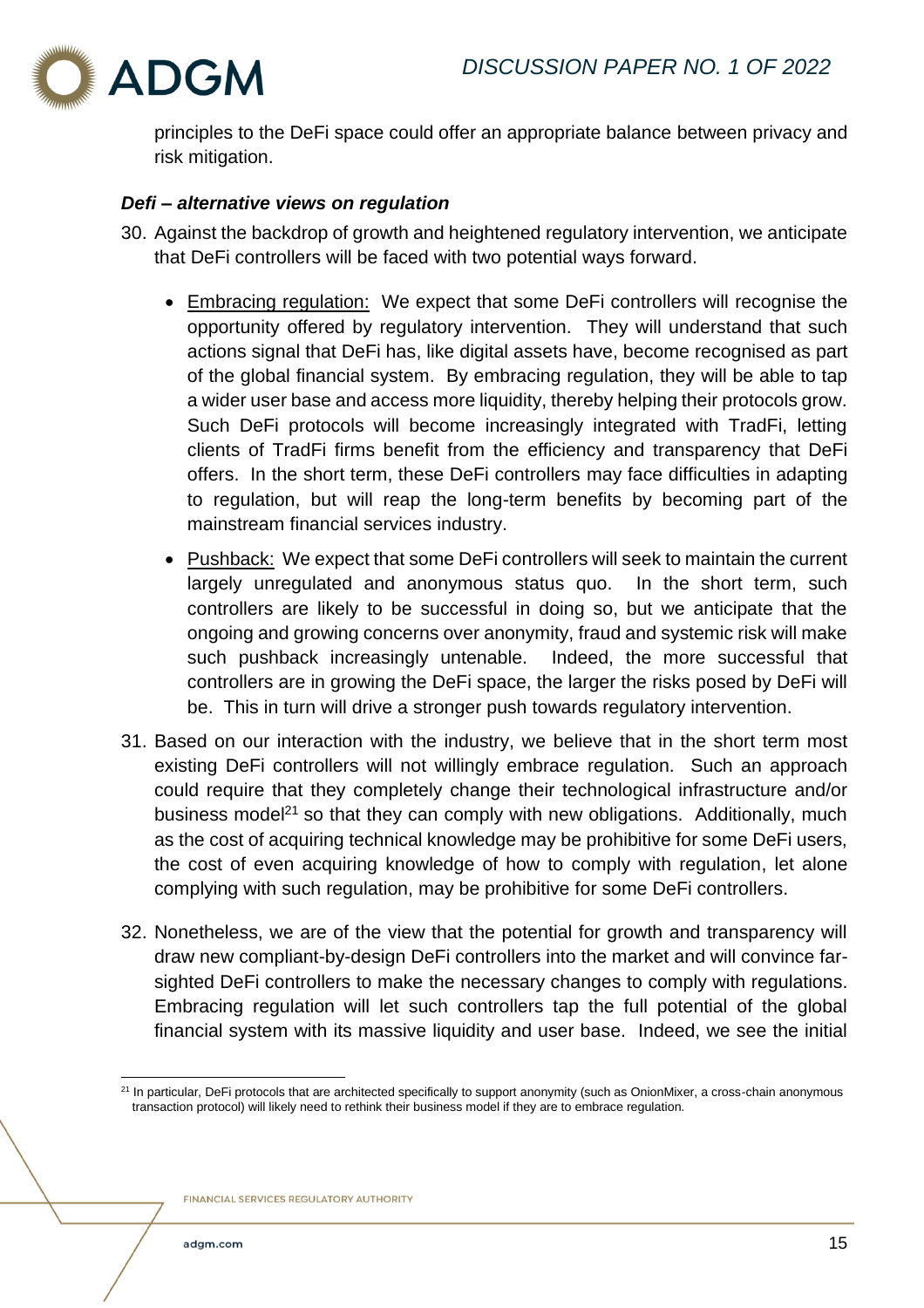

steps being taken by some DeFi controllers to access institutional flows as an encouraging sign for the future of DeFi.

# **ISSUES FOR CONSIDERATION**

2. The FSRA invites comments on its view on potential medium-term trends for DeFi.

# <span id="page-15-0"></span>*FSRA'S HIGH LEVEL POLICY POSITIONS*

33. Given the nascent state of the DeFi market, international standard-setting bodies and regulatory authorities including the FSRA have not yet established firm views, and thereby policy positions, for appropriate regulatory frameworks. Nevertheless, we believe that it is important to set out our preliminary thinking on DeFi to help the industry understand our approach to balancing innovation while safeguarding the integrity of our financial ecosystem. The interim high-level policy positions below do not bind the FSRA to specific regulatory interventions, but instead serve as a reference point for continued dialogue and discussions with our regulated community and Defi participants on what any future regulatory framework might look like.

# <span id="page-15-1"></span>*DeFi does not change the nature of financial services*

- 34. We are of the view that DeFi does not fundamentally change the nature of financial services. The underlying reasons why people consume financial services remains the same, i.e. to make payments, to safeguard their wealth, to hedge risk and to obtain a return. DeFi does not in itself create new reasons to use financial services.
- 35. However, we are of the view that DeFi may significantly change the way in which financial services are provided. Its automated nature may change how financial services are consumed, through the use of linked financial services, what kinds of firms may provide such financial services and what specific DeFi-related risks may appear. In this regard, the FSRA sees DeFi as no different from other technological advances in financial services such as digitisation or tokenization.

# <span id="page-15-2"></span>*Equivalent risk, equivalent rules*

36. Given that DeFi does not change the underlying nature of financial services, we believe that similar requirements should be placed on DeFi participants as on TradFi participants. Much like our existing Virtual Asset regulatory framework, DeFi activities and DeFi controllers that are equivalent to TradFi should be subject to equivalently robust regulations and rules<sup>22</sup>. However, we recognise that since DeFi changes how

 $^{22}$  For example, firms offering insurance through a DeFi protocol would be required to obtain a Financial Services Permission for Effecting Contracts of Insurance, Carrying Out Contracts of Insurance as Principal or Insurance Intermediation (as the case may be) and be subject to similar obligations as a TradFi firm that offers the same type of insurance.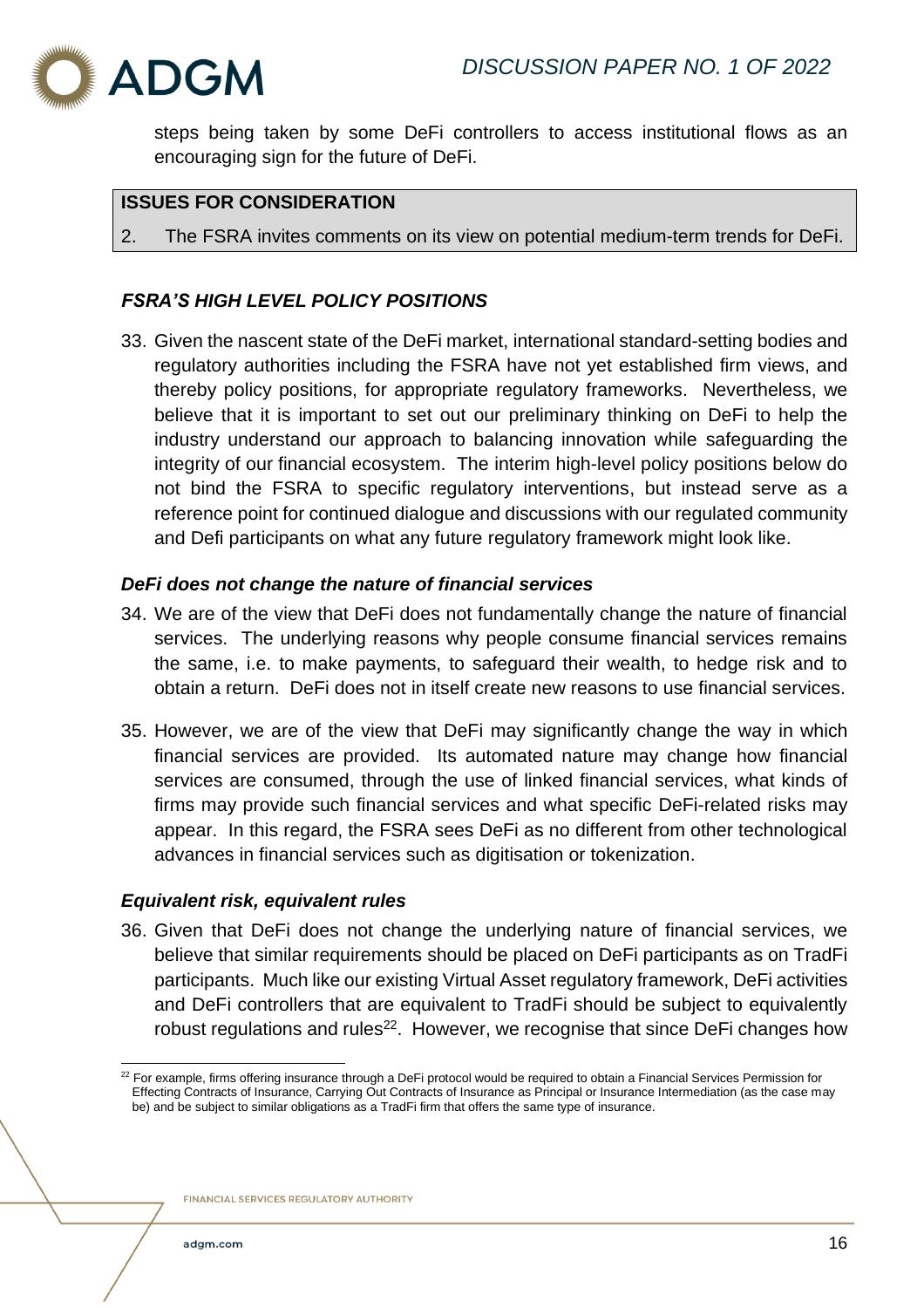

financial services are delivered, we may need to impose different obligations on a DeFi activity to achieve the same outcomes as those obligations placed on a TradFi operator<sup>23</sup>.

#### *Regulation and supervision*

- 37. Each DeFi protocol would need to be examined in detail to determine which type or combination of existing regulated activity or activities they most resemble<sup>24</sup>. In conducting such examinations, the FSRA would have regard to the various regulatory toolkits proposed by international organisations such as the WEF.
- 38. Due to DeFi's composability, a DeFi protocol could use multiple other DeFi protocols to provide its service<sup>25</sup> ("composed protocol"). Firms using a composed protocol might not need to obtain a Financial Services Permission ("FSP") for each of the underlying DeFi protocols, as such activities are effectively being outsourced to the other protocols. However, similar to outsourcing, firms using a composed protocol would need to consider whether the other protocols are sufficiently robust and secure enough for them to be able to meet their regulatory obligations.
- 39. It is also possible that the services provided by a DeFi protocol may not fall into any existing regulated activity. For example, the DeFi protocol might provide services related to non-fungible tokens ("NFTs") in a way that might not fall under the regulatory ambit of the FSRA<sup>26</sup>. This would require additional scrutiny to understand the business model of the DeFi protocol and determine whether it
	- (i) is captured under an existing regulated activity;
	- (ii) includes elements of both an existing regulated activity as well as activities outside the FSRA's current regulatory ambit; or
	- (iii) falls entirely outside the FSRA's current regulatory ambit.

<sup>&</sup>lt;sup>23</sup> This is a long-standing practice amongst regulators. For example, in 1990 the IOSCO Principles for the Oversight of Screen-Based Trading Systems [\(https://www.iosco.org/library/pubdocs/pdf/IOSCOPD4.pdf\)](https://www.iosco.org/library/pubdocs/pdf/IOSCOPD4.pdf) set out principles for electronic-based trading systems that were equivalent but not identical to those required for open outcry trading systems.

<sup>&</sup>lt;sup>24</sup> For example, a DeFi credit provider that offers staking that automatically converts between multiple digital assets might be simultaneously Operating a Collective Investment Scheme, Providing Custody or Dealing in Investments as Agent, depending on the specifics of the protocol

<sup>&</sup>lt;sup>25</sup> For example, a DeFi protocol might automatically shift its users' tokens between DeFi governance tokens with the highest available staking yield and use another DeFi protocol to carry out the conversion.

<sup>&</sup>lt;sup>26</sup> For example, the DeFi protocol might provide a means for its users to register ownership of NFTs and pay for them using Virtual Assets. Such an activity may not be captured under the FSRA's regulatory ambit as the NFTs in question may not constitute Specified Investments or Financial Instruments.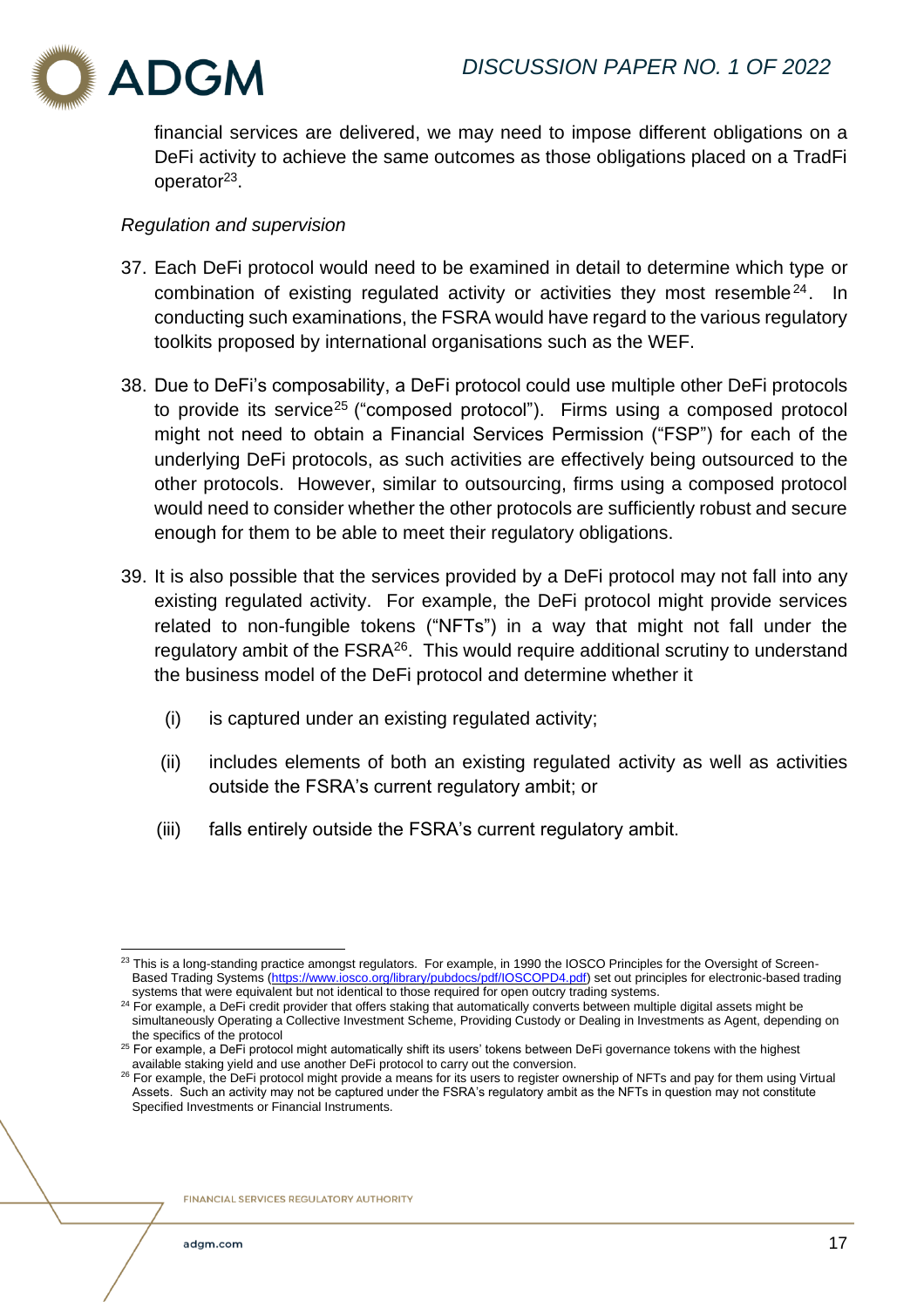

40. Where a DeFi protocol falls outside the FSRA's current regulatory ambit, the FSRA would need to consider whether to extend its regulatory perimeter to capture such activities or not.

# <span id="page-17-0"></span>*No anonymous participants*

- 41. Risks from anonymous DeFi activity arising in the areas of fraud and AML/CFT are not and will not be tolerated in ADGM. Similar to our existing regulatory approach to Virtual Assets, the FSRA will only allow DeFi activities where all DeFi participants have been identified and have undergone the necessary due diligence to ensure compliance with AML/CFT obligations under the AML Rulebook, thereby reducing the risk of DeFi protocols and DeFi users being abused or engaging in money laundering or terrorist financing activities.
- 42. We recognise that putting the necessary infrastructure and processes in place to securely and accurately transmit identifiable information will pose both technical and conceptual challenges to the industry. In particular, transacting with cross-border participants can become challenging due to differing regulatory requirements, including data protection. Nonetheless, we are of the view that this is a necessary step for DeFi to become more widely adopted. The FSRA will work with stakeholders to determine what types of public infrastructure would be appropriate and implementable.

# <span id="page-17-1"></span>*Governance of DeFi protocols*

43. DeFi protocols may have new governance models that do not map to those of TradFi firms, which have common governance structures, usually consisting of a board of directors, a senior management team and key appointment holders. While the responsibilities of each role may differ from firm to firm, generally they are well understood (e.g. the role of the Senior Executive Officer vs the role of the Compliance Officer.) This is not the case for DeFi controllers, where roles may be more fluid. For example, a governance model based on voting on specific projects could see the same individual fulfil multiple roles simultaneously on behalf of different areas. While such fluidity lets DeFi protocols rapidly respond to changes in the environment to remain relevant, it may also lead to conflicts of interest amongst Defi controllers and a diffusion of accountability.

# *Controllers*

44. We are of the view that individuals who are DeFi controllers and therefore exercise significant control over a DeFi protocol should be treated in a similar way as individuals playing an equivalent role in a TradFi firm, i.e. Approved Persons, and have personal obligations placed upon them. This is necessary to ensure that these individuals, in their capacity as DeFi controllers, are fit for the task and understand and accept that they are accountable for ensuring the safe and sound operation of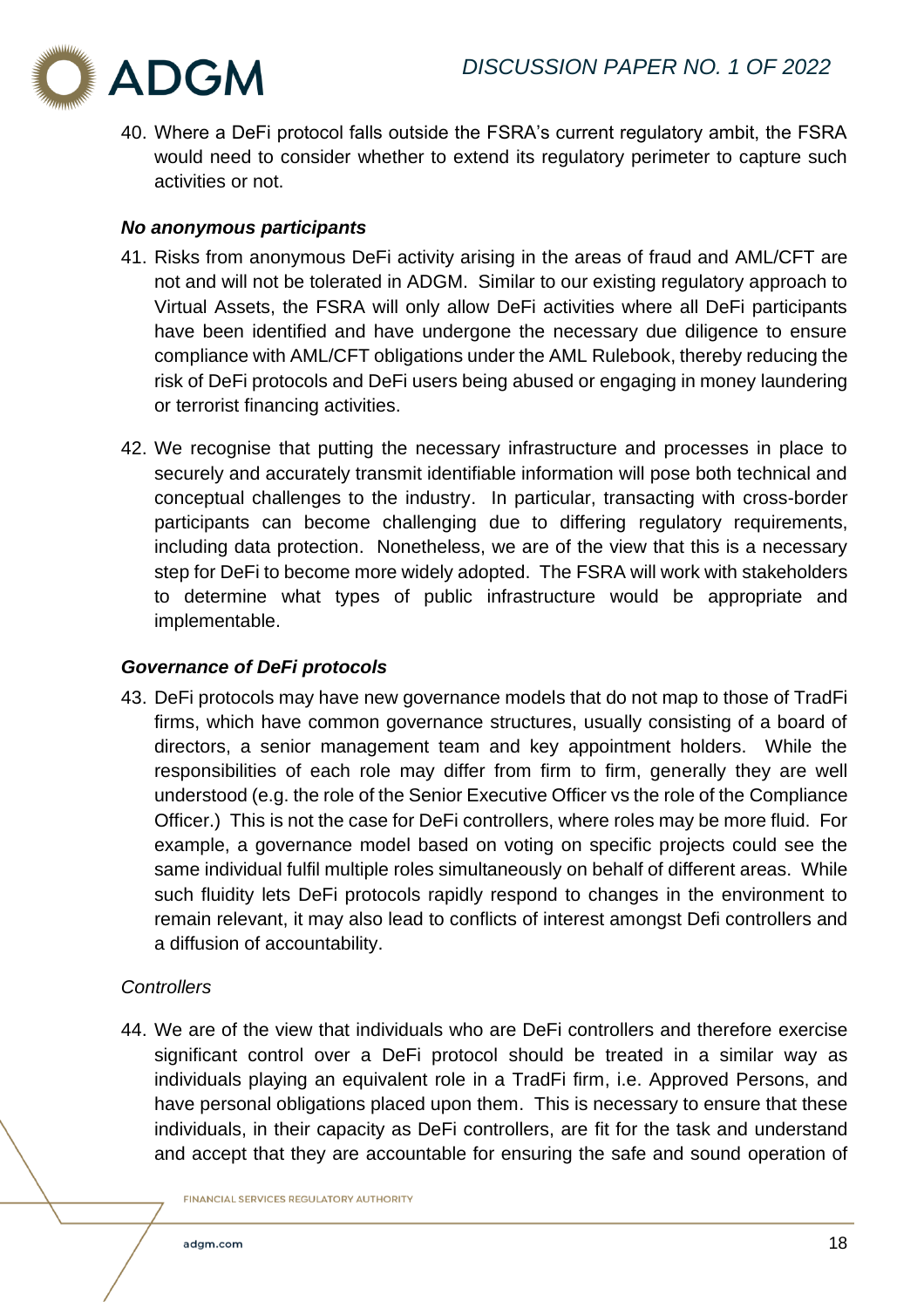

the DeFi protocol. This would include requiring that, amongst other things, such individuals:

- observe high standards of integrity and fair dealing;
- act with due skill, care and diligence;
- observe proper standards of conduct;
- deal with the regulator in an open and co-operative manner;
- effectively manage and control the areas of the DeFi protocol for which they are responsible; and
- ensure that the areas of the DeFi protocol for which they are responsible comply with applicable regulations.
- 45. The speed at which DeFi protocols may change governance models and at which individuals may change roles poses a challenge. For TradFi firms, the FSRA will typically carefully consider the background of key appointment holders to determine whether they are fit and proper and have the necessary experience to operate a financial institution. However, this same level of scrutiny may not necessarily be possible given the speed at which individuals can switch roles. Additionally, given the relative novelty of DeFi, founders may not always have the necessary experience in operating a DeFi protocol. The FSRA will need to consider how best to overcome this challenge, primarily through leveraging technology.
- 46. The FSRA recognises that imposing such obligations on DeFi controllers may be particularly challenging where those controllers operate in other jurisdictions. In this regard, the FSRA would have to consider whether to allow potential users access to the DeFi protocol, and if so, whether limits should be placed on such access.

# **ISSUES FOR CONSIDERATION**

3. The FSRA invites comments on the high-level policy positions set out above.

# <span id="page-18-0"></span>*ILLUSTRATIVE REGULATORY FRAMEWORK*

47. In this section, we set out what a regulatory regime based on the above high-level policy positions above might look like. The objective of this illustrative framework would be to provide the industry with examples based on both the future direction and the high-level policy positions, in order to foster clearer dialogue. The FSRA is not bound to implement such a framework, which is for illustrative purposes only

# <span id="page-18-1"></span>*Recognised and Approved DeFi protocols*

48. As described above, we anticipate that TradFi firms will increasingly seek to engage in DeFi activities so that they can better provide services to their customers so we expect such firms to increasingly represent a growing proportion of the DeFi market. This raises concerns over these firms' ability to appropriately protect their customers,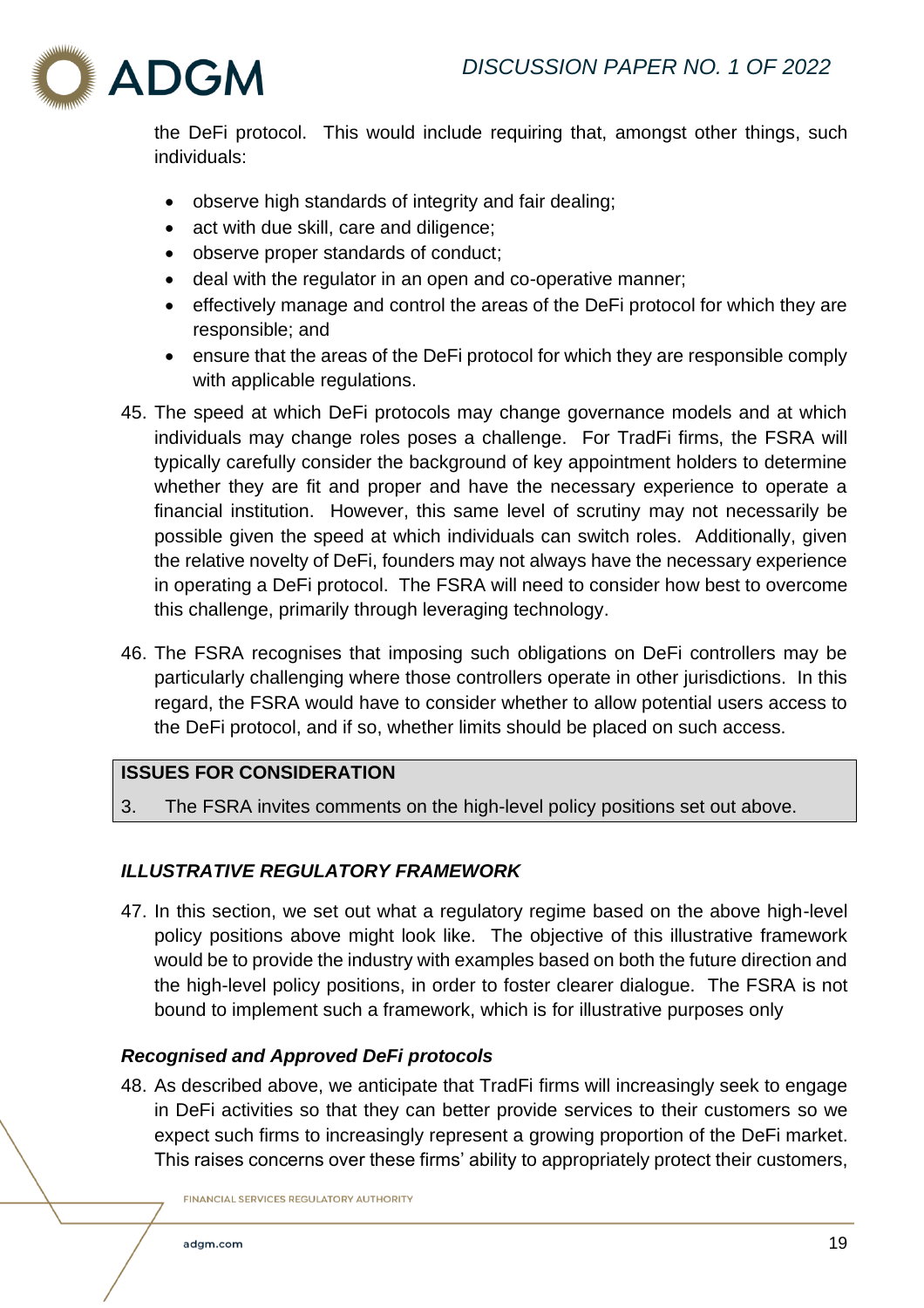

particularly where retail customers may be subject to abusive behaviour. In this regard, the FSRA may choose to require that firms, whether TradFi or otherwise, only be allowed to engage in DeFi activities if they use specific DeFi protocols that the FSRA has designated as acceptable. Firms would be required to obtain the appropriate FSP for engaging in the Regulated Activity or Activities that the DeFi protocol is offering.

# *Recognition*

- 49. In assessing whether a DeFi protocol is acceptable, the FSRA would likely weigh up various considerations. These would include, for example, the ability to identify DeFi participants, the track record of the DeFi controller, the level of transparency or explanation on how the DeFi protocol functions and how governance decisions are made, as well as the technology underpinning the DeFi protocol.
- 50. The FSRA would also likely require that firms engaging in DeFi activities provide additional disclosures to their customers. These would include explaining the risks to customers of engaging in DeFi in clear, easily understandable language as well as disclosing to customers how the firm intends to engage in a DeFi activity (e.g. directly accessing the DeFi protocol or by integrating it within TradFi services).
- 51. This approach is similar to the FSRA's current approach to Virtual Assets, where Authorised Persons can only conduct Regulated Activities in relation to "Accepted Virtual Assets". Recognition of a DeFi protocol would not be considered an endorsement of the protocol but instead signifies that the FSRA understands how the DeFi protocol is related to existing Regulated Activities, considers that the DeFi protocol has met certain minimum requirements and is comfortable that the firm engaging in DeFi activities understands the risks of doing so and has appropriate safeguards in place to protect its clients.

# *Approval*

- 52. The FSRA may also consider whether it is appropriate to approve specific DeFi protocols. Such approved DeFi protocols would be held to a higher standard than recognised DeFi protocols. In particular, the FSRA might require that at least one DeFi controller be based in ADGM or that the DeFi protocol have a longer, demonstrable track record. The FSRA might also create a specific regulatory framework for such approvals (see below).
- 53. As described above, the key driver for deciding to recognise or approve a DeFi protocol is to protect the interests of clients. Where a firm engages in a DeFi activity using a recognised DeFi protocol, the FSRA may also choose to impose conditions on (including caps on exposure) or prohibit Retail Clients' exposure to the DeFi activity, to limit the potential impact to such clients should risks events materialise for the DeFi activity. In contrast, Professional Clients' and Market Counterparties'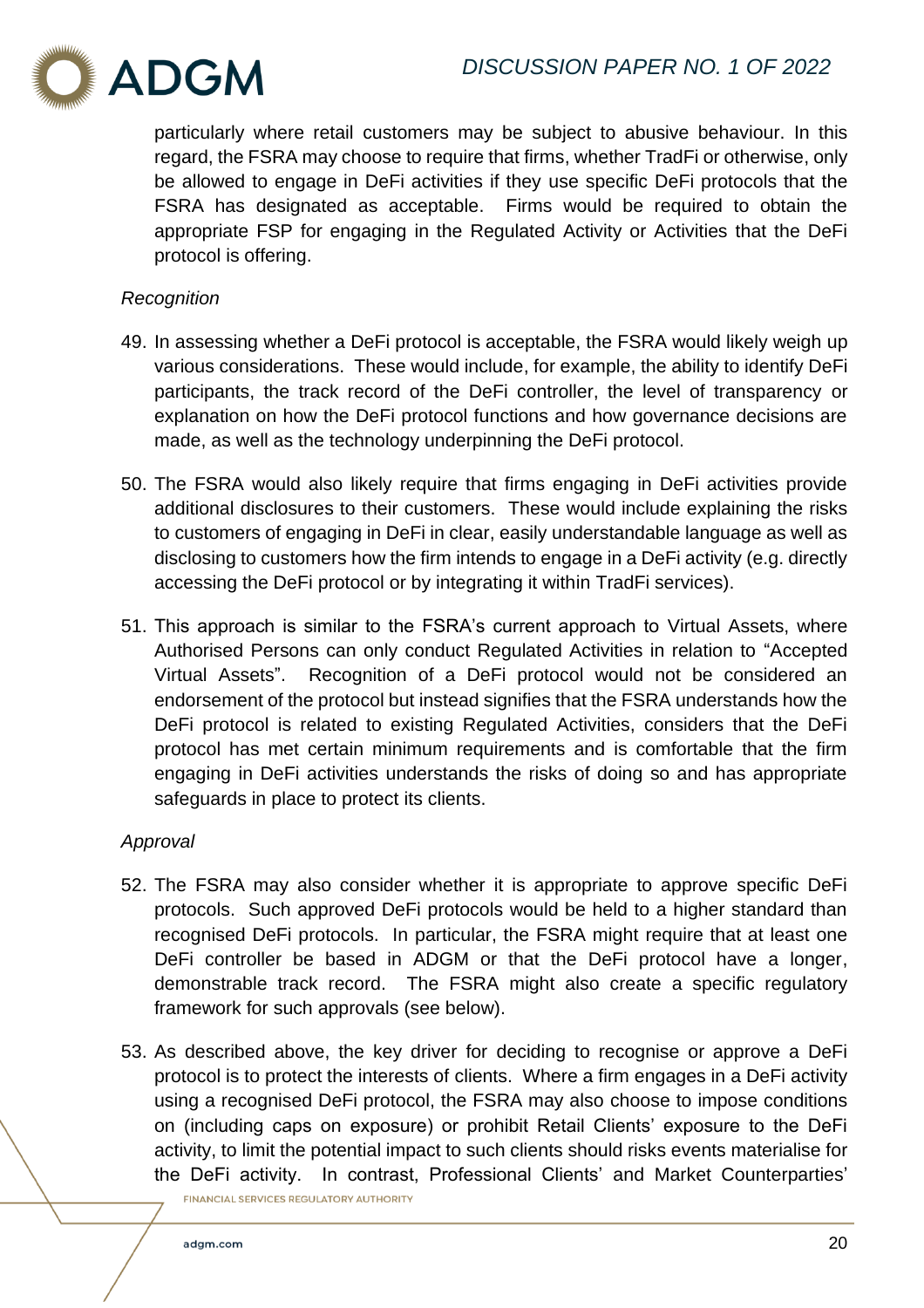

exposure to recognised protocols would generally be more relaxed given that such clients would be better placed to protect themselves. In addition, should the FSRA decide to approve specific DeFi protocols, both Retail and Professional Clients would be allowed to use approved DeFi protocols with few or no conditions on exposure on the basis that these protocols would be held to a higher standard of regulation.

# <span id="page-20-0"></span>*DeFi governance tokens*

54. In general, the FSRA would likely treat DeFi governance tokens in a manner consistent with the FSRA's existing regulatory regime for Virtual Assets, as holders of such tokens are not obliged to use the DeFi protocol<sup>27</sup>. However, a firm that offers financial services would be considered as engaging in a DeFi activity if it were using a DeFi protocol to do so.

# <span id="page-20-1"></span>*Approved DeFi controller*

- 55. Given the challenges around determining which person is a DeFi controller and the wide range of governance models adopted by DeFi protocols, the FSRA recognises the need to explore what may be appropriate best practices and governance structures. For example, the FSRA could consider creating a specific framework for approving DeFi controllers in the ADGM. The objective of such a framework is to ensure that approved DeFi protocols can be appropriately governed to protect investors even if their governance structures are non-traditional. The FSRA could require that at least one DeFi controller be incorporated in ADGM to undertake this Regulated Activity and that personal obligations be placed on individuals identified as DeFi controllers so that they take due care to manage the DeFi protocol in accordance with the applicable regulatory requirements.
- 56. This framework could be focused around managing the governance of the DeFi protocols controlled by the DeFi controller. The DeFi controller could be obliged to make information accessible to the FSRA and DeFi participants concerning who is allowed to modify the DeFi protocol and under what circumstances and give undertakings that they have taken due care to manage the DeFi protocol. In particular, the DeFi controller may need to demonstrate how it would be able to conduct an orderly exit if the DeFi protocol intends to cease operation, analogous to how a TradFi firm would demonstrate its ability to conduct an orderly winddown.
- 57. The FSRA would generally expect that under this framework, an approved DeFi controller would also need to seek the appropriate FSP for any DeFi activities it might carry on. Firms that only use a DeFi protocol to operate a DeFi activity and already

 $27$  For example, a firm that acts as a centralised exchange for customers to buy and sell DeFi governance tokens would be treated as a Multilateral Trading Facility and would be required to obtain the appropriate FSP to do so.